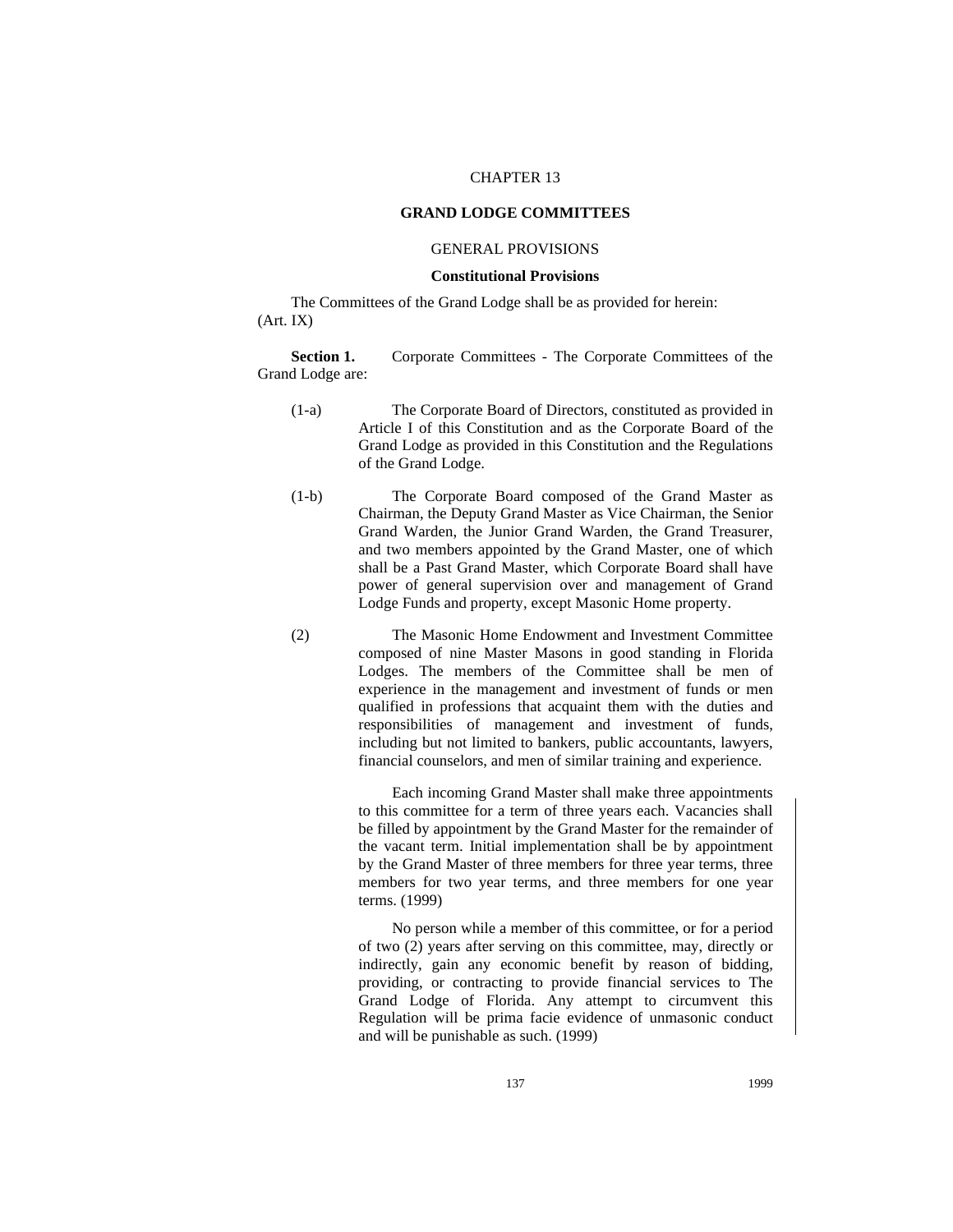The Committee shall make recommendations to the Corporate Board in respect to the following matters:

- (a) Selection of Registered Investment Adviser(s) to manage, or Registered Representative's(s') broker-dealer or its clearing firm to act as custodian for such portions of the Masonic Home Endowment Fund as shall be entrusted to such Registered Investment Adviser(s) or Registered Representative's(s') broker-dealer or its clearing firm by written contract/document with the Grand Lodge. (1999)
- (b) The terms of contract with the Registered Investment Adviser(s) or the Registered Representative's(s') brokerdealer for management and custodianship of the Masonic Home Endowment Fund. (1999)
- (c) The means, methods, and standards for evaluation of the services of the Registered Investment Adviser(s), the Registered Representative(s), or its broker-dealer managing and investing the Masonic Home Endowment Fund. (1999)
- (d) The Committee shall comply with the foregoing in respect to other Grand Lodge funds. (1999)
- (3) The Board of Trustees of the Masonic Home shall be composed of ten members. One member shall be appointed by the Grand Master beginning May 28, 2014. The Board shall be divided into subcommittees as shall be prescribed by the Constitution or Regulations of the Grand Lodge and such other sub-committees as shall be deemed appropriate by the Chairman of the Board. The Grand Treasurer and the Grand Secretary shall be the Treasurer and Secretary, respectively, of the Board. The Grand Master shall designate one (1) of the members of the Board to serve as Vice Chairman. (2014)

The initial implementation shall be three of the nine members of the Board shall be appointed by the Grand Master for one year term and one member shall be appointed by the Grand Master as Chairman of the Board. Three shall be appointed by the Grand Master only upon nomination of the Deputy Grand Master for a two year term, and three shall be appointed only upon nomination of the Senior Grand Warden for a three year term. Thereafter the incoming Grand Master shall appoint, only upon nomination of the incoming Senior Grand Warden, three members of the Craft for a three year term. Vacancies shall be filled by appointment of the Grand Master for the remainder of the vacant term. No person shall serve as a member of the Board for more than six consecutive years. (2014)

The members of the Board of Trustees shall be men of experience in the management of or men qualified in professions that acquaint them to the duties and responsibilities of managing and operating all aspects of nursing facilities for the aged, including, but not limited to, accountants, building maintenance, dieticians, doctors, food management, health insurance advisors, inventory management, legal counsel, marketing specialist, nurses, pharmacist, and men of similar training and experience.

2014 138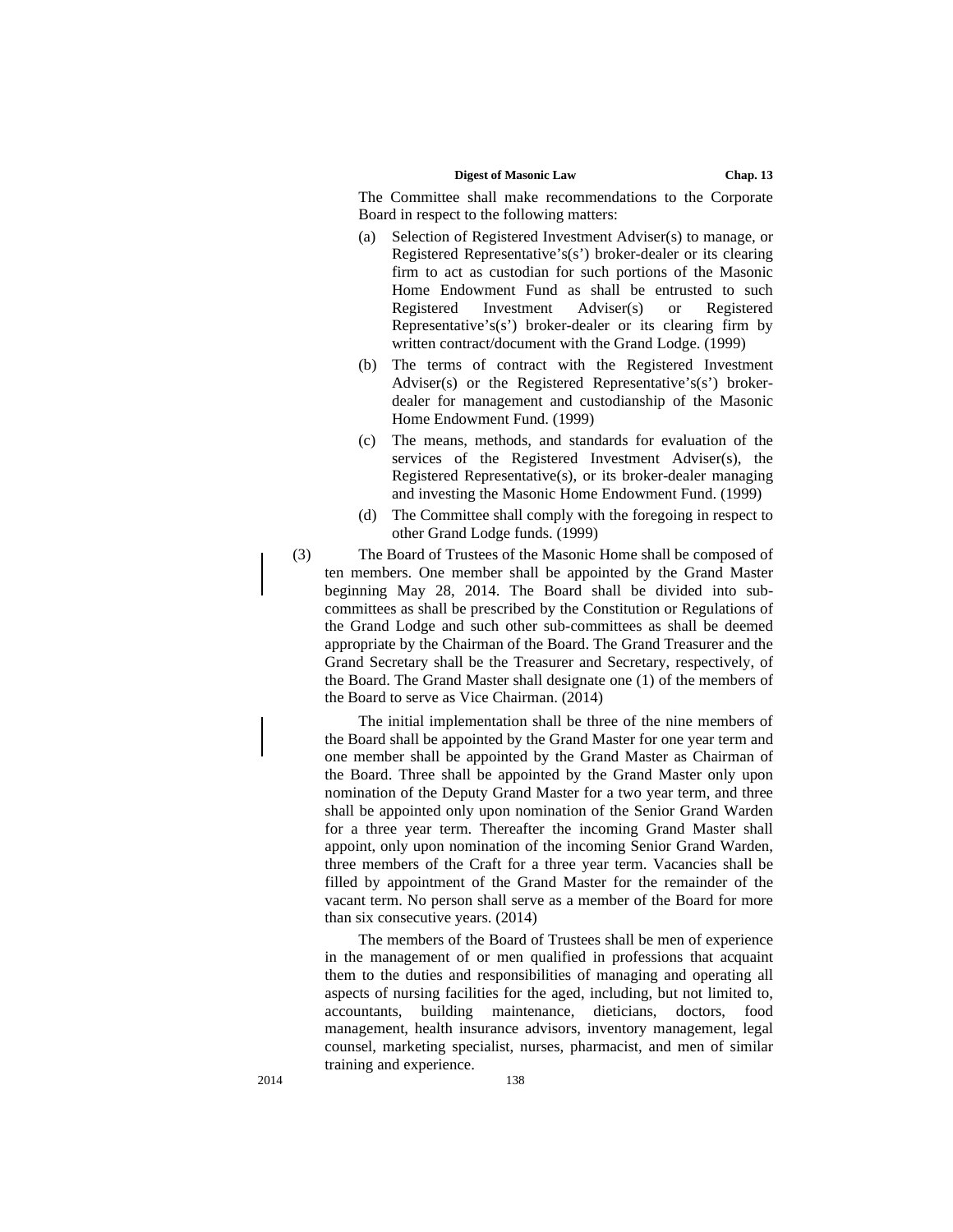#### **Chap. 13 Grand Lodge Committees**

The Board shall be divided into such sub-committees as shall be prescribed by the Constitution or Regulations of the Grand Lodge, such as Committee on Admissions and Non-Resident Relief, Long Range Planning/Facility, Masonic Home Budget, Hal W. Adams Hospital Service, and Emergency Relief, Masonic Home Activities and such other sub-committees as shall be deemed appropriate by the Chairman of the Board, which sub-committees shall report to the Board of Trustees the results of their respective investigations with their recommendations. All actions taken by the Board must be approved by a majority thereof.

It shall be the duty and responsibility of the Board of Trustees to determine and fix basic policy for operation of the Masonic Home and Relief Programs; to employ an Administrator to implement, administer, and operate the Masonic Home. No member of the Board of Trustees, except the Chairman, shall give or attempt to give instructions or directions to the Administrator in respect to administration or operation of the Masonic Home. It shall be the duty of the Chairman to insure strict compliance with the provisions of this paragraph. (2011)

The Board of Trustees shall have the care, custody, and control of Masonic Home property, real and personal, and shall maintain and make routine repairs thereto and shall arrange for insurance coverage through the Insurance Committee and the Corporate Board. (1992)

- (4) The Finance and Accounts Committee, of which the Senior Grand Warden shall be Chairman and a Past Grand Master shall be a member. This Committee shall prepare a proposed Budget and simplified financial statement as to financial condition of the Grand Lodge, which proposed Budget and statement shall be delivered to the Corporate Board for consideration and transmittal to the Particular Lodges as shall be prescribed by Regulation or by Resolution of the Corporate Board. (1992)
- (5) The Endowment Procurement Committee shall be composed of the Junior Grand Warden as Chairman and not more than thirty-five (35) members, which Committee shall be divided into such sub-committees as shall be prescribed by Regulation of the Grand Lodge and such other sub-committees as the Chairman of the Committee shall deem appropriate, but there shall be a sub-committee designated Let Your Pennies Make Good Cents, a sub-committee designated Wills and Gifts, and a sub-committee designated Masonic Home-100; each subcommittee to be composed of a Chairman and at least three (3) other members of the Committee. (2015)
- (6) The Committee on Grand Lodge Properties shall be divided into such sub-committees as shall be prescribed by Regulation of the Grand Lodge and such other sub-committees as the Grand Master shall deem appropriate. This Committee shall have the care, custody, and control of all Grand Lodge properties, except the Masonic Home and shall advise the Insurance Committee in respect to appropriate insurance coverage thereof. (1992)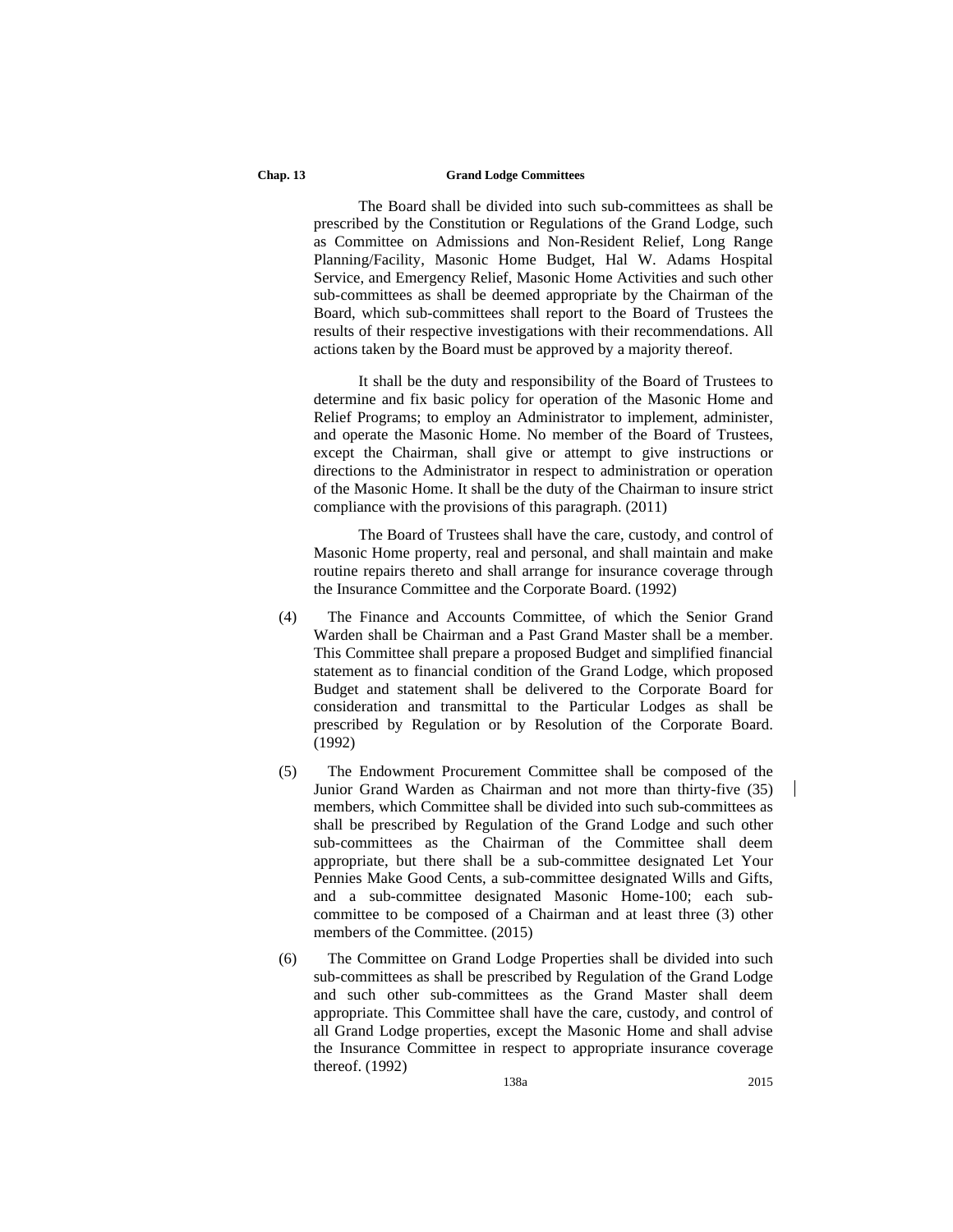- (7) A panel of Attorneys at law to advise with the Grand Master and Corporate Board on all matters of civil law and to represent the Grand Lodge or any Officers, Committee, Board, or Commission thereof when designated so to do by direction of the Grand Master or the Corporate Board. (1984)
- (8) The Committee on Masonic Jurisprudence, constituted as provided in Article IX, Section 1, of this Constitution, which shall be divided into such sub-committees as shall be prescribed by Regulations of the Grand Lodge and such other sub-committees as the Grand Master shall deem appropriate. When acting as a Corporate Committee, it shall have the duty and authority to review, report, and make recommendations to the Grand Lodge on all Corporate Matters. (1989)
- (9) The Committee on Perpetual Membership shall be appointed by the Grand Master and shall be composed of a Chairman and not more than ten (10) members. Under the direction of the Grand Master, the Committee shall promote Perpetual Membership in the Particular Lodges of this Grand Jurisdiction. (1991)
	- (10)The Insurance Committee shall review all insurance matters, including insurance policies of the Grand Lodge of Florida and residents of the Masonic Home of Florida, and shall make recommendations concerning the same to the Corporate Board. No person while a member of this committee, or for a period of two (2) years after serving on this committee, may bid or contract to provide insurance to the Grand Lodge of Florida. (1992)

**Section 2.** Fraternal Committees-The Fraternal Committees of the Grand Lodge as defined in Article I of the Constitution are:

(1) The Committee on Masonic Jurisprudence, which shall be divided into such sub-committees as shall be prescribed herein or by Regulations of Grand Lodge, and such other sub-committees as the Grand Master shall deem appropriate, but there shall be a sub-committee designated Committee on Resolutions, a sub-committee designated Committee on Masonic Digest, a sub-committee designated Committee on Appeals, a sub-committee designated Committee on Lodge Charters, a subcommittee designated Committee on Appendant and Allied Orders, and a sub-committee designated Committee on Foreign Relations.

Sub-committees shall be composed of a Chairman and at least two (2) other members. All Resolutions, except Memorial Resolutions, all penal appeals, all applications for Lodge Charters, all requests for recognition or withdrawal of recognition of organizations whose membership is predicated on Masonic affiliation, all correspondence or reports of recognized foreign Jurisdictions, and all matters of recognition or withdrawal of recognition of foreign Masonic Jurisdictions and all matters of Masonic Law, customs, practices,

 $\overline{\phantom{a}}$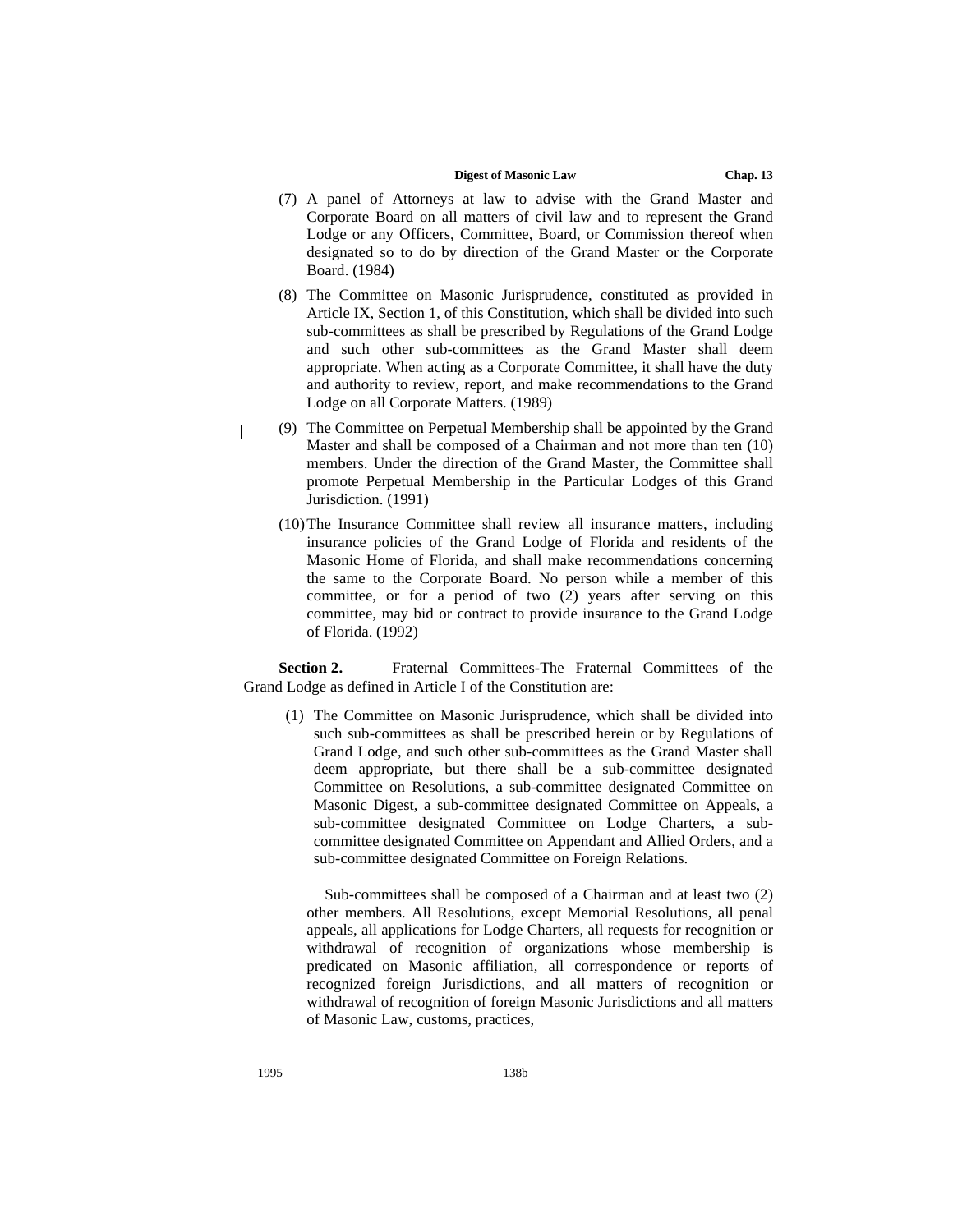## **Chap. 13 Grand Lodge Committees**

policies, and procedures shall be referred to this Committee for report and recommendation thereon. All Past Grand Masters in good standing shall be members of this Committee together with such additional members as may be appointed by the Grand Master.

- (2) The Committee on Work, which may be divided into such subcommittees as shall be prescribed by Regulations of the Grand Lodge and such other sub-committees as the Grand Master shall deem appropriate, but there shall be a sub-committee designated Committee on Actual Past Master Degree. The Committee shall give instructions in the Forms and Ceremonies of the Grand Lodge and conduct appropriate memorial ceremonies and confer the Actual Past Master Degree at each Annual Grand Communication. All matters of Masonic Etiquette, ceremonies, and ritual shall be referred to this committee for report and recommendation thereon. All Resolutions, changes, corrections, or revisions to the sacred written work shall be limited to once every three (3) years. Grand Lodge may waive this provision and requirements by three-fourths  $(3/4)$  vote.  $(1990)$
- (3) The Committee on Returns and Credentials. This Committee shall examine credentials of and register all members of the Grand Lodge in attendance at each Grand Communication and make report thereon and shall include in such report or indicate therein the Brothers eligible to be placed on the payroll of the Grand Lodge and shall furnish copy of the report to the Grand Secretary and to the Grand Treasurer.
- (4) The Grand Master's Coordinating Committee. This Committee, subject to direction of the Grand Master, shall provide and arrange for presentation to the Grand Lodge by appropriate reports all matters of Grand Lodge business and affairs.
- (5) The Committee on Arrangements, which shall have a subcommittee designated Committee on Distinguished Guests. The Committee, subject to the direction of the Grand Master, shall make all arrangements for facilities, entertainment, and related matters for each Grand Communication and for accommodation and introduction of Distinguished Guests.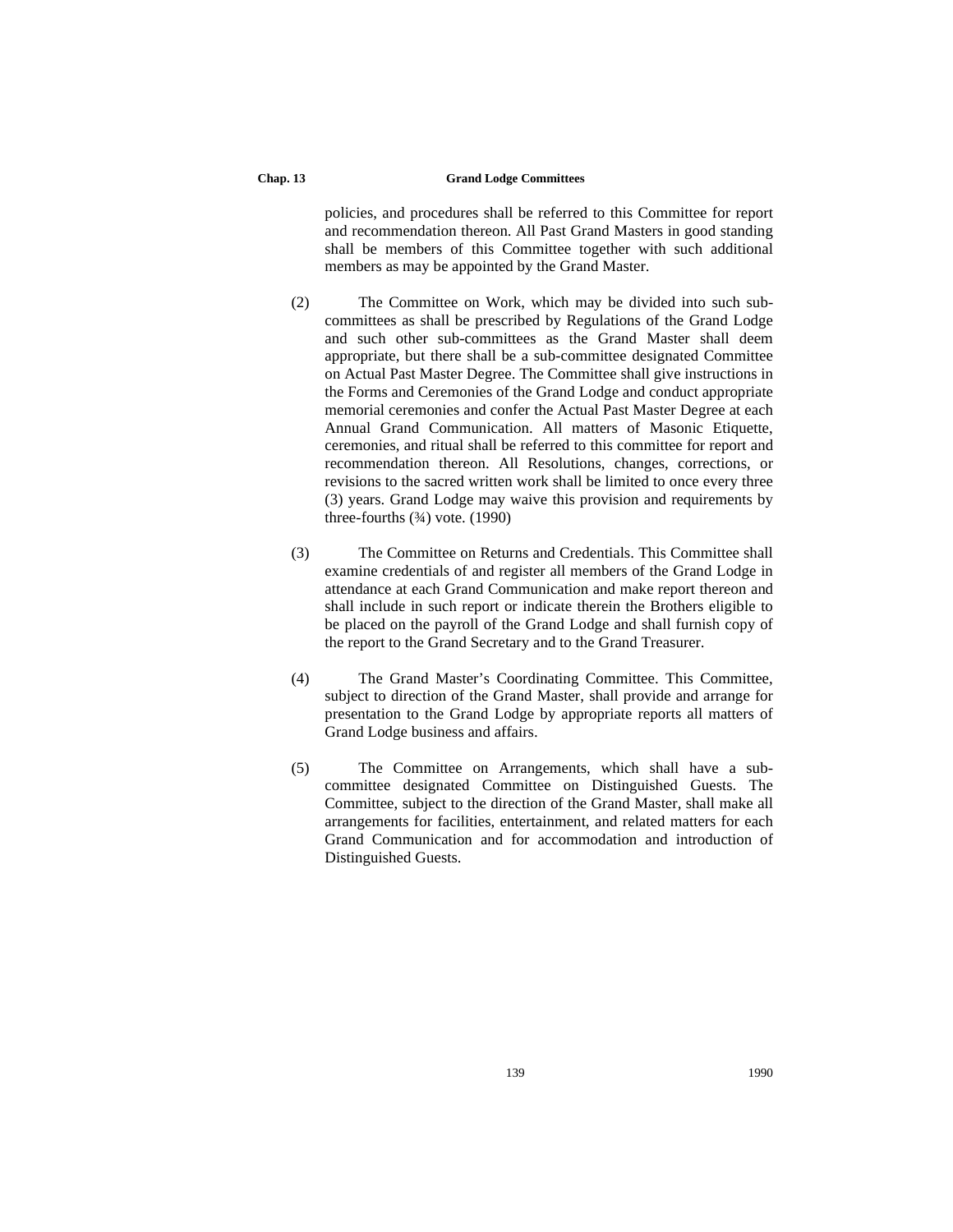- (6) A Committee on Workshops for Lodge Officers composed of a Chairman and ten (10) members. Under direction of the Grand Master, this Committee shall conduct workshops for instruction of Lodge Officers in all matters of Masonic Law and Practice relating to their offices. (1995)
- (7) A Penal Affairs Panel composed of fifteen (15) Master Masons of Florida Lodges to render such service in Penal matters as may be prescribed by Regulation. The appointment, term, duties, and powers of the Panel and the members thereof may be prescribed by Regulation or by the Constitution.
- (8) The Grand Lodge, by Regulation, may create and prescribe duties and powers of a Committee on Museum and History, a Committee on Masonic Education, a Committee on Public Education and Citizenship, a Committee on Youth Activities, a Committee on Public Relations, and Publicity, a Committee on Wardens' Workshop, a Committee on the Child ID Program, and a Flagship Charity Committee. (2016)
- (9) The above Committees named in Section 2, (1), (2), (3), (4), (5), (6), (7), and (8) are hereby declared to be Fraternal Committees as designated in Section 7 of Article I of the Constitution and shall be appointed by the Grand Master and shall be under his exclusive direction and control subject to the Constitution and Regulations of the Grand Lodge and budgetary limitations.

**Section 3.** Power to Sit in Recess of Grand Lodge - All Corporate Committees shall have power to sit in the recess of the Grand Lodge. The Committee on Masonic Jurisprudence and the Committee on Work shall have power to sit during the recess of the Grand Lodge and other Fraternal Committees and members thereof may sit or perform duties during the recess of Grand Lodge by direction of the Grand Master.

**Section 4.** General Service Panel - Notwithstanding anything in this Constitution to the contrary, the Grand Master and Corporate Board may agree upon and designate a Panel of not more than twelve (12) Master Masons for assignment to aid or assist any Grand Lodge Committee upon showing to Corporate Board of need for such aid and assistance. Members so selected and assigned to assist a Committee shall not be members of or have

2016 140

 $\mathbf{I}$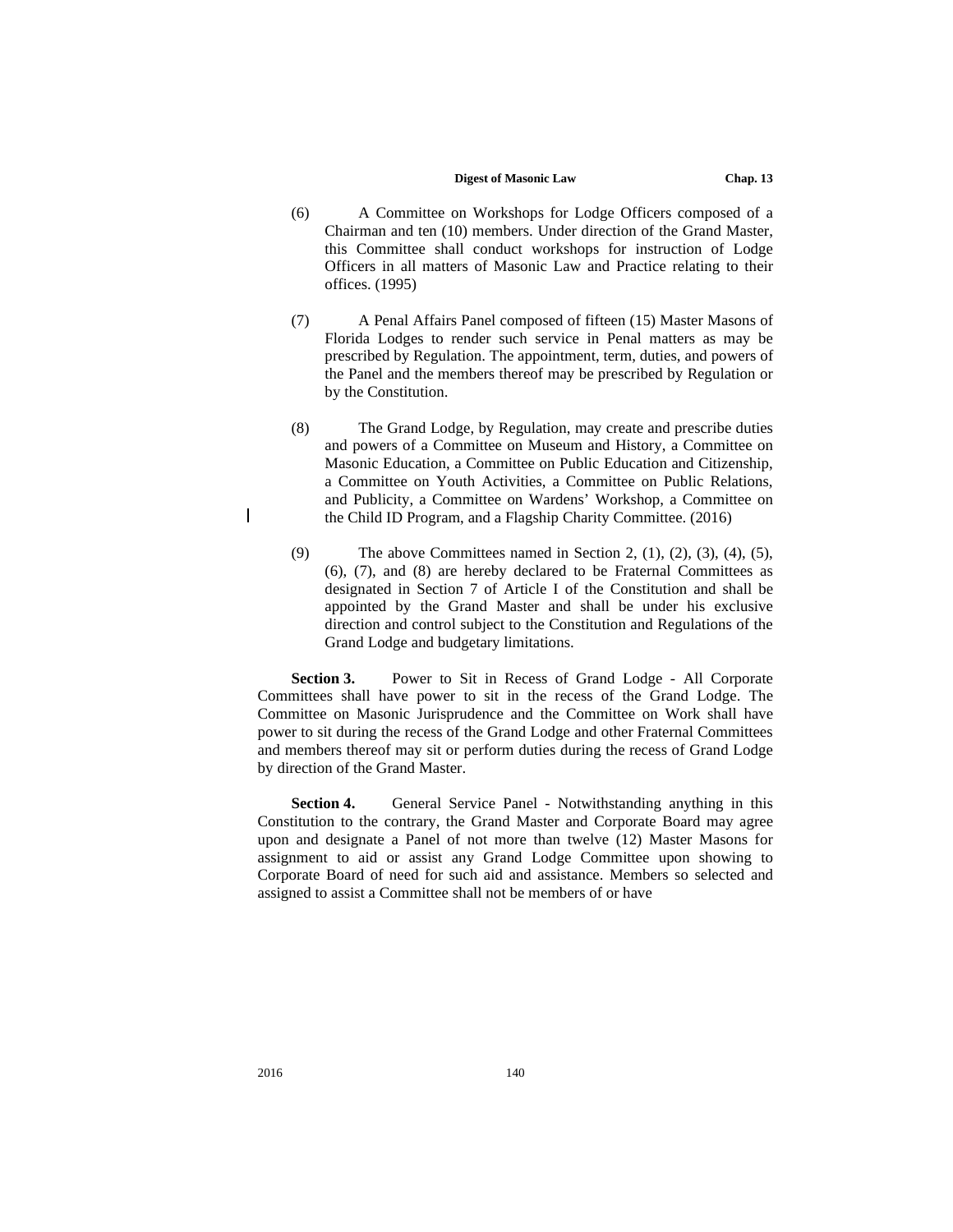## **Chap. 13 Grand Lodge Committees**

vote on such committee. This panel shall not be considered to be a committee, no funds shall be appropriated for the panel and no report need be made in respect to its activities. Funds necessary for use of General Service Panel shall be included in committee appropriation of the committee using members of the panel.

**Section 5.** Appropriation - Appropriation shall be made in the annual Budget for each of the above Committees or Panels by name except General Service Panel.

**Section 6.** Special Committee Limitations - No special committee shall be appointed, designated, or authorized except pursuant to provisions of Section 9(c) of Article I relating to Special Committees.

Section 7. Number of Committees - Except as specified above or elsewhere in this Constitution, each committee shall be composed of not fewer than three nor more than eleven members, except the Committee on Masonic Jurisprudence which shall have such number of members as may be determined by the Grand Master, subject to provisions of Sub-Section (1) of Section 2 thereof. The Committee on Masonic Education shall be composed of not fewer than three nor more than twelve members. The Committee on Work shall be composed of not fewer than ten nor more than eighteen members, of which one shall be the State Chairman, another may be the Vice Chairman, and at least one must be Spanish speaking. (2021)

**Section 8.** Committee Reports - All committees shall report in writing to the Grand Lodge. Reports of all sub-committees of committees provided for herein shall be reviewed by the full committee and included in and made a part of the full Committee report. (1984) (Art. IX, Secs. 1, 2, 3, 4, 5, 6, 7, 8)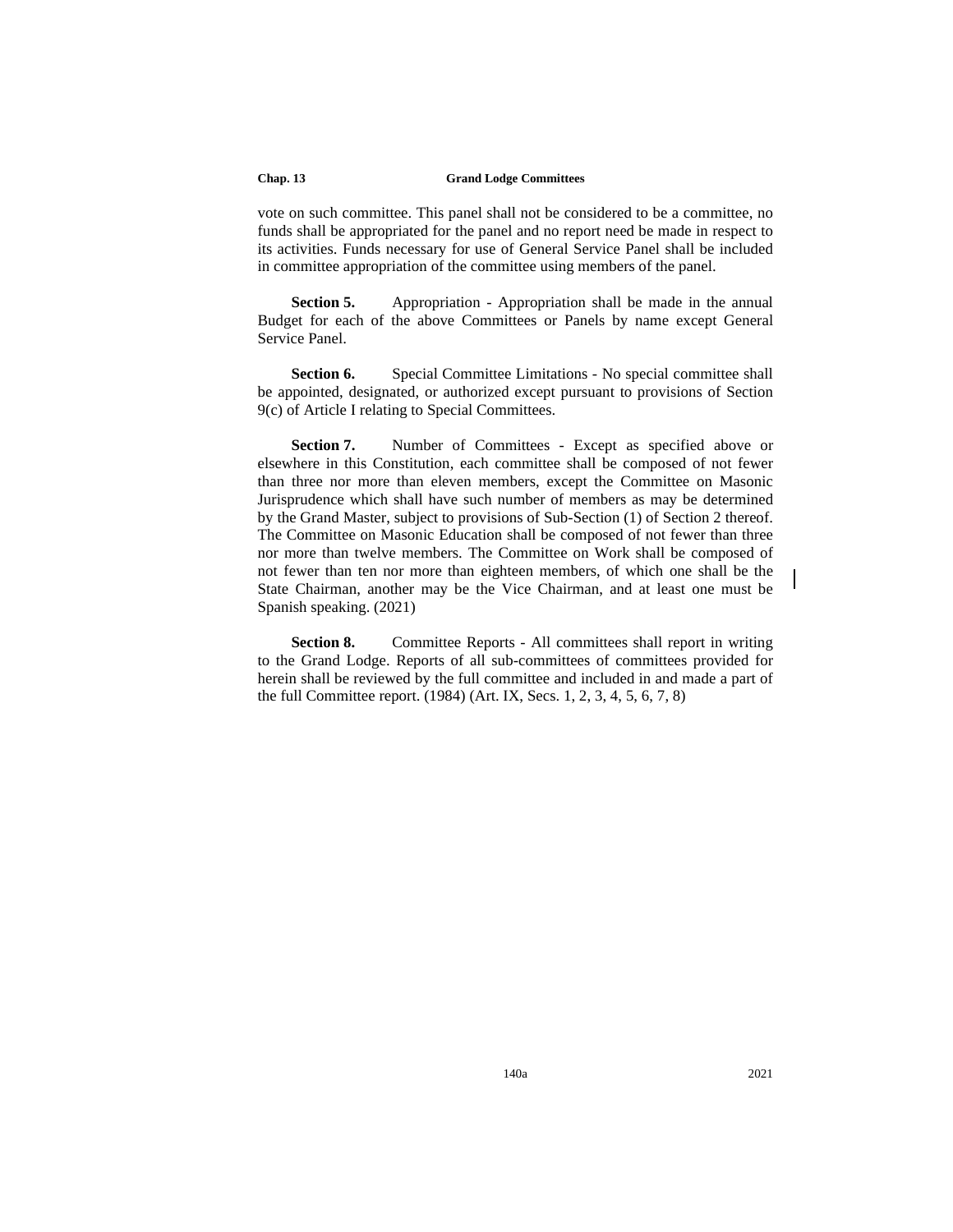**Digest of Masonic Law**

## **THIS PAGE INTENTIONALLY LEFT BLANK**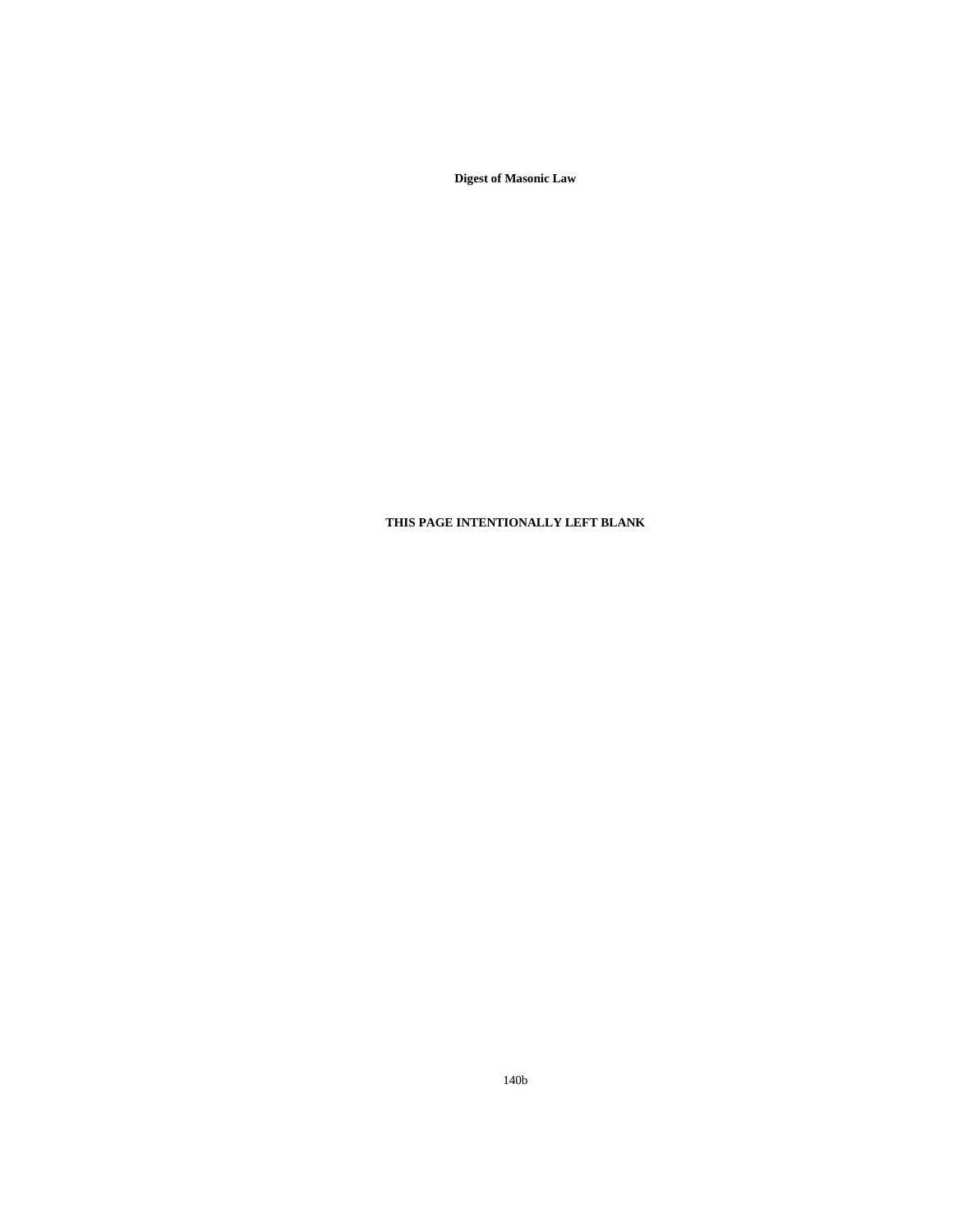## **COMMITTEES CREATED BY THE CONSTITUTION**

#### **References**

THE CORPORATE BOARD

Chapter 14, Grand Lodge Revenue and Finances MASONIC HOME ENDOWMENT AND INVESTMENT COMMITTEE Chapter 14, Grand Lodge Revenue and Finances FINANCE AND ACCOUNTS COMMITTEE Chapter 14, Grand Lodge Revenue and Finances BOARD OF TRUSTEES OF MASONIC HOME Chapter 48, Masonic Home

#### **THE ENDOWMENT PROCUREMENT COMMITTEE**

#### **Regulations**

**13.01** The Endowment Procurement Committee shall be composed of the Junior Grand Warden as Chairman and not more than thirty-five (35) other members appointed annually by the Grand Master. The duty and function of this committee shall be to provide a coordinated program for solicitation of funds for the Masonic Home Endowment Fund. There shall be various sub-committees including "Let Your Pennies Make Good Cents," "Wills and Gifts," and "Masonic Home-100" and others as the Chairman may deem appropriate. (2015)

## **COMMITTEE ON MASONIC JURISPRUDENCE GENERAL PROVISIONS**

#### **Regulations**

**13.02** The Grand Master is requested to file in the office of the Grand Secretary, at least ten days before the opening day of Annual Grand Communication, copies of his address or report together with all necessary papers, records, and documents relating thereto and to his other official acts and actions. All other Elected Grand Lodge Officers and all Grand Lodge Committees shall file similar reports as to their official acts and recommendations during the year. The Grand Secretary shall lay before the Committee on Masonic Jurisprudence said address or report together with all papers, records, and documents relating thereto and to other official acts and actions, implemented or to be implemented by the Grand Master, and all other Elected Grand Lodge Officers and committees and all papers and documents relating to penal appeals, applications for Lodge Charters, relations with foreign jurisdictions, relations with Appendant and Allied Orders, and all matters pertaining to Masonic law, policy, practices, and corporate matters and the committee shall review all such matters and things and make report and recommendations thereon to the Grand Lodge. (1989)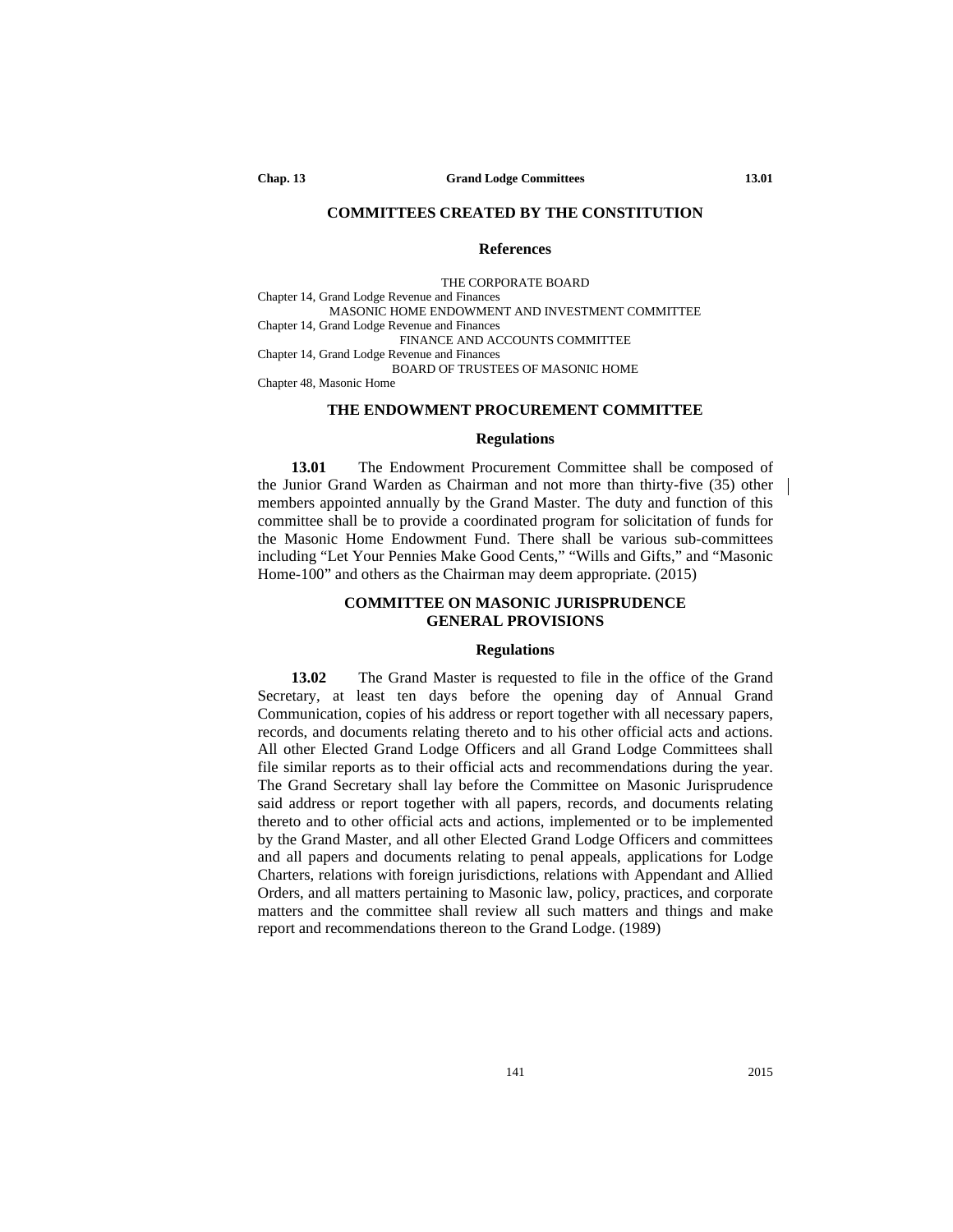**13.03** All matters involving Masonic law, customs, practices, policies, corporate matters, and procedures shall be referred to the Committee on Masonic Jurisprudence for report and recommendation. The committee shall be divided into such sub-committees as shall be prescribed by the Constitution and Regulations of the Grand Lodge and such additional sub-committees as the Grand Master shall deem appropriate, but there shall be a sub-committee designated Committee on Resolutions, a sub-committee designated Committee on Masonic Digest, a sub-committee designated Committee on Appeals, a sub-committee designated Committee on Lodge Charters, a sub-committee designated Committee on Appendant and Allied Orders, a sub-committee designated Committee on Foreign Relations, and a sub-committee designated Committee on Corporate Matters, which sub-committees shall be composed of a chairman and at least two other members. (1989)

#### **SUB-COMMITTEES**

## **COMMITTEE ON MASONIC DIGEST**

### **Regulations**

**13.04** Immediately after the adjournment of Grand Lodge, the Committee on Masonic Digest shall prepare a report together with a summary thereof, embracing all changes in our laws enacted at the Grand Communication, and shall furnish said report and summary, along with the final Budget adopted by the Craft to the Grand Secretary who shall distribute it to each Particular Lodge, all Grand Lodge Officers, Past Grand Masters, District Deputy Grand Masters, and appropriate Committees. This summary shall be reviewed by the Elected Lodge Officers and report of the changes made in open Lodge at the next Stated Communication after its receipt. This Committee shall supervise and advise in the preparation of newly enacted legislation to be printed on loose leaf updated pages, of required size, for insertion in the Digest of the Masonic Law, immediately after each Grand Communication. (2021)

**13.05** A Lodge adopting, revising, or amending By-Laws shall forward original and three copies signed by the Worshipful Master and Secretary under the Seal of the Lodge, with date of approval and date of adoption shown thereon to the Grand Secretary who shall forthwith examine the same as to form, regularity of procedure, and compliance with Masonic Law. If the proposal is found to have been regularly submitted, in proper form, and in compliance with Masonic Law, the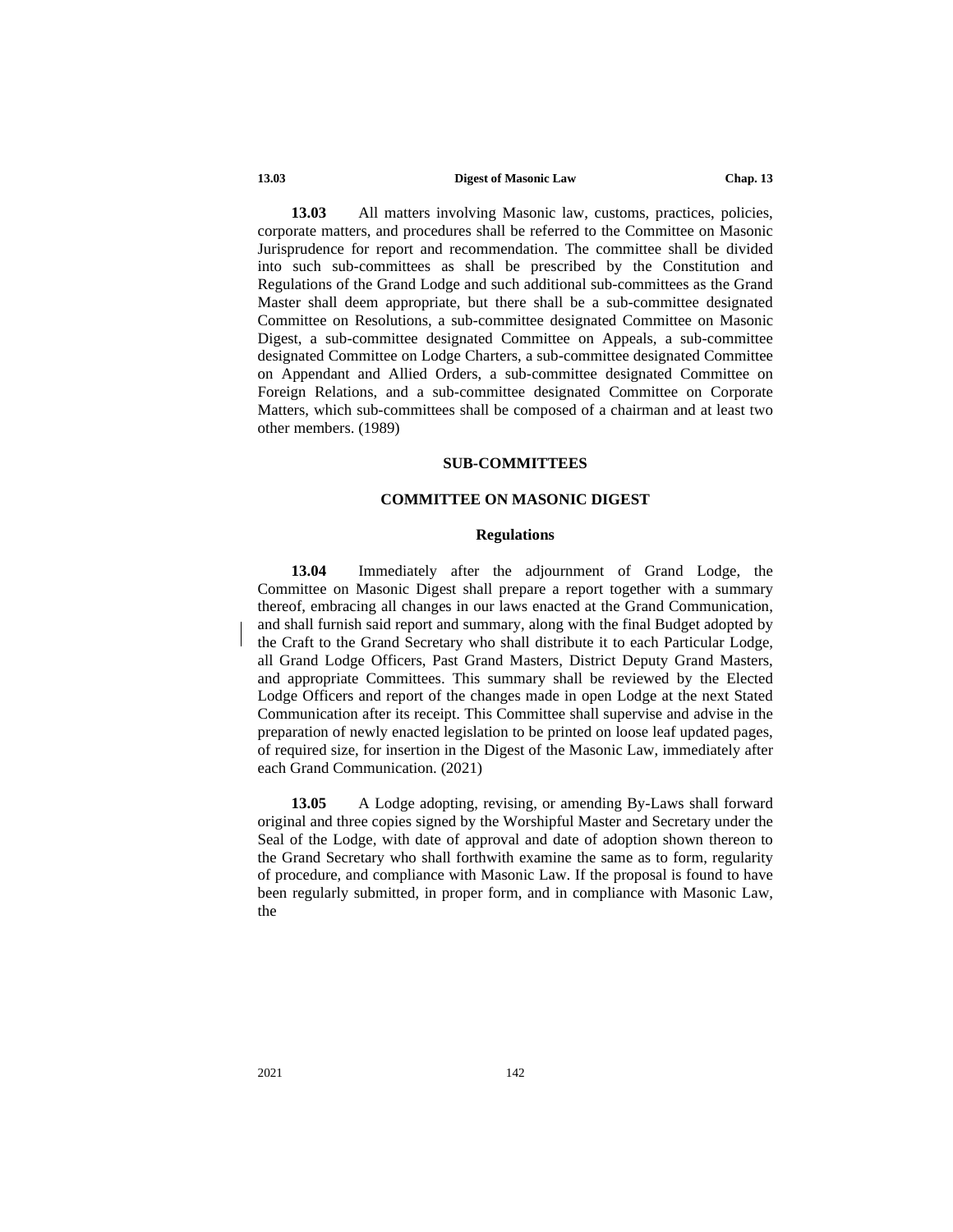Grand Secretary shall retain one copy, and the original and two copies thereof shall be forwarded to the Grand Master for approval or disapproval. Upon approval, the original shall be returned to the Lodge, one copy forwarded to the Grand Secretary for Grand Lodge files, and one copy retained by the Grand Master for his files. If the proposed By-Law is not in proper form or is contrary to Masonic Law or is not properly submitted, Grand Secretary shall return the same to the Lodge for appropriate action.

The Committee on Masonic Digest shall, on request of the Grand Secretary, advise with him in regard to proposed amendments. (1978)

## **COMMITTEE ON APPEALS**

#### **Regulations**

**13.06** The Committee on Appeals shall review all appeals to the Grand Lodge and make report and recommendations thereon to the full committee.

### **COMMITTEE ON LODGE CHARTERS**

## **Regulations**

**13.07** The Committee on Lodge Charters shall review all documents and papers relating to application for Lodge Charters and make report and recommendation thereon to the full committee.

## **COMMITTEE ON RELATIONS WITH FOREIGN JURISDICTIONS**

#### **Regulations**

**13.08** The Committee on Foreign Relations shall review proceedings of other Grand Jurisdictions and make report thereof as may be appropriate. All matters relating to recognition of or relations with other Grand Jurisdictions and recognition of and avouchment for members of other Grand Jurisdictions shall be referred to this Committee for appropriate action, report, and recommendations thereon. The Committee shall report any departure from the Landmarks or unlawful innovations in the proceedings of any other Grand Jurisdiction to the full committee. The review of other Grand Jurisdictions as compiled by the committee shall be printed in the Proceedings of the Grand Lodge. (1985)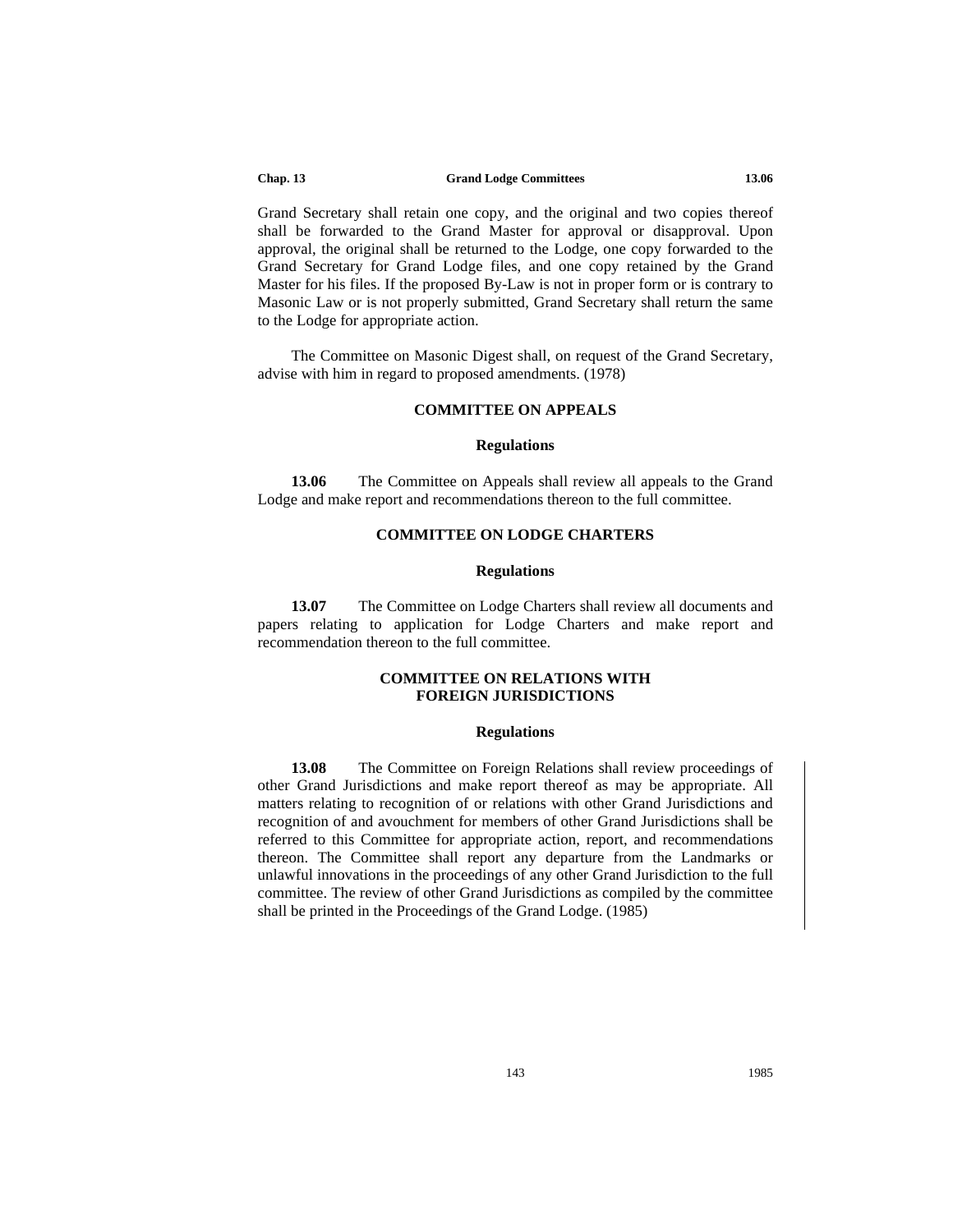## **COMMITTEE ON APPENDANT ORDERS**

## **Regulations**

**13.09** The Committee on Appendant and Allied Orders shall review and make report and recommendation in regard to relations of the Grand Lodge with Masonic Clubs and all other appendant, allied, and affiliated Orders.

The By-Laws of all such orders or organizations requiring approval of the Grand Lodge shall be referred to this Committee for review and forwarding to the Grand Master with recommendation. (1985)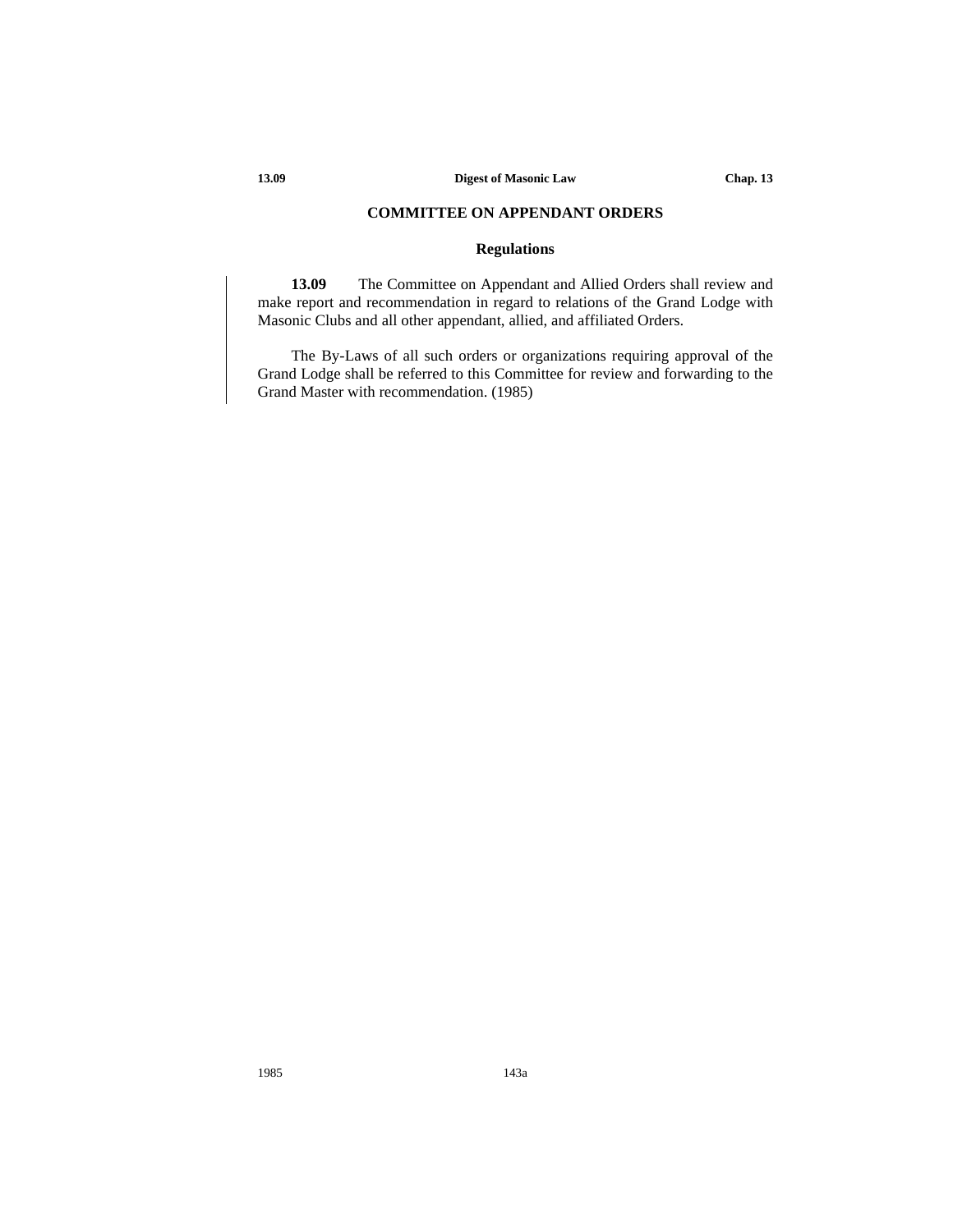#### **COMMITTEE ON WORK**

## **Regulations**

**13.10** The Grand Lodge Committee on Work shall hold a minimum of one (1) Grand Lodge School of Instruction each year at each location wherein has been placed a duplicate copy of the Forms and Ceremonies, each school to be conducted by one (1) or more members of the committee. The dates and places of holding such Schools and the member or members to hold and conduct them shall be fixed by the Committee on Work. Said committee shall meet at least once each year and check on the work as taught by its respective members and keep the same uniform. The expense of attending such meetings shall be paid by the Grand Lodge.

It shall be the duty of the Grand Lodge Committee on Work to meet as soon as practicable after their appointment has been announced by the Grand Master, and organize, and make recommendations to the Grand Master for his consideration as District Instructor appointments.

It shall be the duty of the Committee on Work to include in their Schools of Instruction, instruction in the catechism of the lessons of the Three Degrees.

**13.11** (a) The Grand Lodge Committee on Work shall issue card certificates of proficiency to qualified Master Masons, who are members in good standing of regular Lodges, when in the judgment of the said committee, the proficiency of such Masons, in the official Forms and Ceremonies, is such as to meet the standards set up by said committee, and when otherwise qualified.

(b) The Committee on Work shall issue a white card certificate of proficiency to a Master Mason when proficient in the ceremonies of opening and closing the Three Degrees of Freemasonry and in the esoteric work of the Entered Apprentice Degree.

(c) The Committee on Work shall issue a green card certificate of proficiency to a Master Mason when proficient in the ceremonies of opening and closing the Three Degrees of Freemasonry, and in the esoteric work of the Entered Apprentice and the Fellow Craft Degree.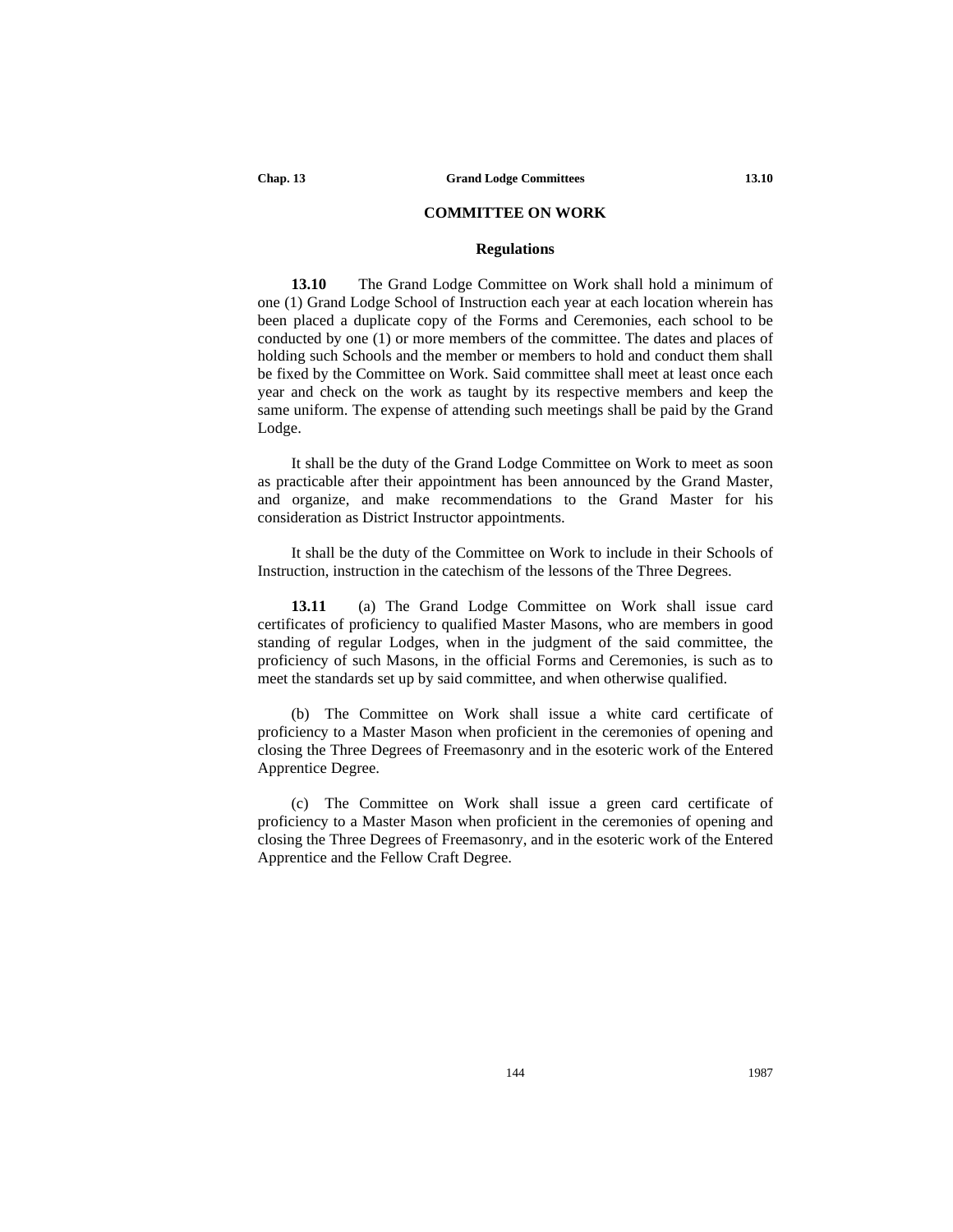(d) The Committee on Work shall issue a blue card certificate of proficiency to a Master Mason when proficient in the ceremonies of opening and closing the Three Degrees of Freemasonry, and in the esoteric work of the Entered Apprentice, Fellow Craft, and Master Mason Degrees.

(e) The Committee on Work shall issue to a Master Mason proficient in one or two of the lectures of the Degrees an orange card with blue stripe, on which stripe shall be imprinted and impressed the lecture or lectures in which the holder is proficient. An orange card without the blue stripe shall be issued for proficiency in the lectures of the Three Degrees.

(f) The Committee on Work shall issue a gold card for proficiency together with a certificate suitable for framing to a Master Mason when proficient in all Three Degrees and lectures of Freemasonry.

(g) All proficiency cards except the brown and gold cards shall only be in force for three years unless renewed by the Committee upon examination of such card holder, or unless the holder of such cards has qualified to receive an extra card for proficiency; *provided*, that when any Master Mason is proficient in the esoteric work of all Three Degrees and the lectures thereof and receives a gold card, it shall be good for life, unless revoked by the Grand Lodge. The brown card shall be in force for ten years. (2003)

(h) The Committee on Work shall issue a silver card for proficiency in the Catechism of the Three Degrees in accordance with adopted Forms and Ceremonies. (1979)

(i) The Committee on Work shall issue a brown card for proficiency in all the following portions or parts of the esoteric (monitorial) Forms and Ceremonies: (a) All the Chaplain's parts in the conferring of the Three Degrees, an opening prayer, a closing prayer, the Flag prayer, and the prayers for the 25, 40, and 50 year membership presentation awards; and (b) The three regular Charges at Initiation, Passing, and Raising; and (c) All the parts in one or more Funeral/Memorial Service; and (d) The Presentation of the Lambskin Apron. (1989)

**13.12** The Committee on Work shall examine and issue proficiency cards in accordance with these Regulations. The Committee shall certify the names of all Brethren to whom has been issued a Certificate of Qualification, to the Grand Secretary, who shall record the same and maintain as permanent records of the Grand Lodge.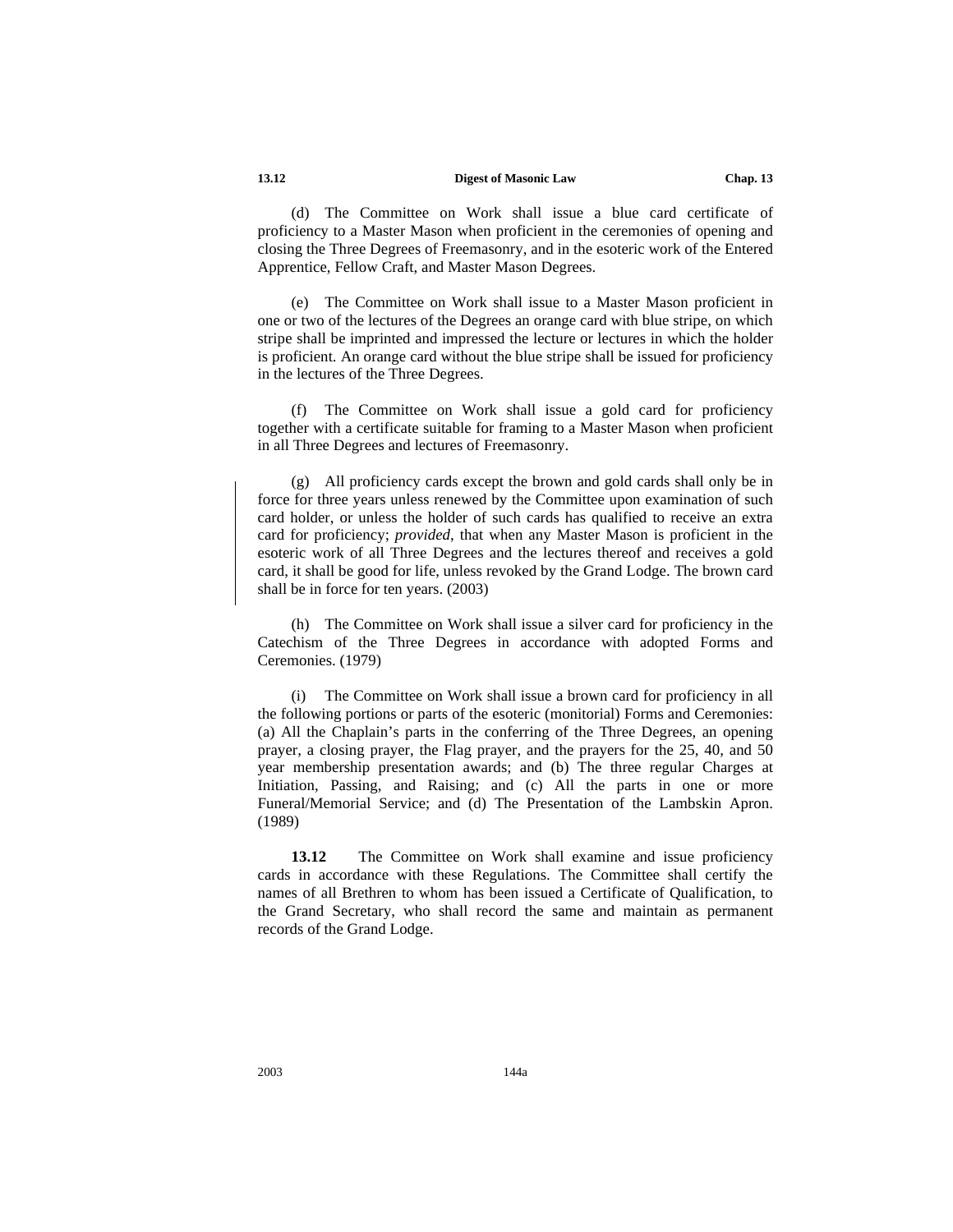#### **GRAND LODGE PROPERTIES**

## **Regulations**

**13.13** (a) The Committee on Grand Lodge Properties shall be divided into such sub-committees as shall be prescribed by Regulations of the Grand Lodge and such other sub-committees as the Grand Master shall deem appropriate. This Committee shall have the care, custody, and control of all Grand Lodge properties, except the Masonic Home and shall advise the Insurance Committee in respect to appropriate insurance coverage thereof. (1991)

(b) It shall be the duty of the Grand Secretary during the month of January, each year, to furnish this Committee and members of the Corporate Board with a complete list of all real estate and other property owned by the Grand Lodge on January first, with the last-assessed value of each item. The Grand Secretary shall make tax returns to the tax assessors in the counties where the Grand Lodge owns property.

The Grand Secretary shall secure and furnish the information to the committee and members of the Corporate Board of any and all assessments and taxes on all property and the dates on which such taxes and assessments are due and prepare vouchers for payment of all taxes and special assessments early enough to take advantage of any discount which may be available.

(c) The Committee on Grand Lodge Properties shall have such minor repairs and alterations made on all properties entrusted to them as may be necessary to keep them in good condition. All expenditures to properly handle properties entrusted to them shall be charged against such properties. When in the opinion of the committee it is advisable to sell any property acquired for the use and benefit of the Grand Lodge or Masonic Home, or when under the terms of a will or other conveyance by which the Grand Lodge acquired title a sale of any property is necessary, the committee shall have authority to sell the same during the recess of the Grand Lodge, and shall take such steps as may be necessary to ensure a sale on favorable terms, except that no sale shall be made without Corporate Board approval. This Committee shall have no authority to negotiate for a sale of the Masonic Home in St. Petersburg, Florida, or the Masonic Offices and contiguous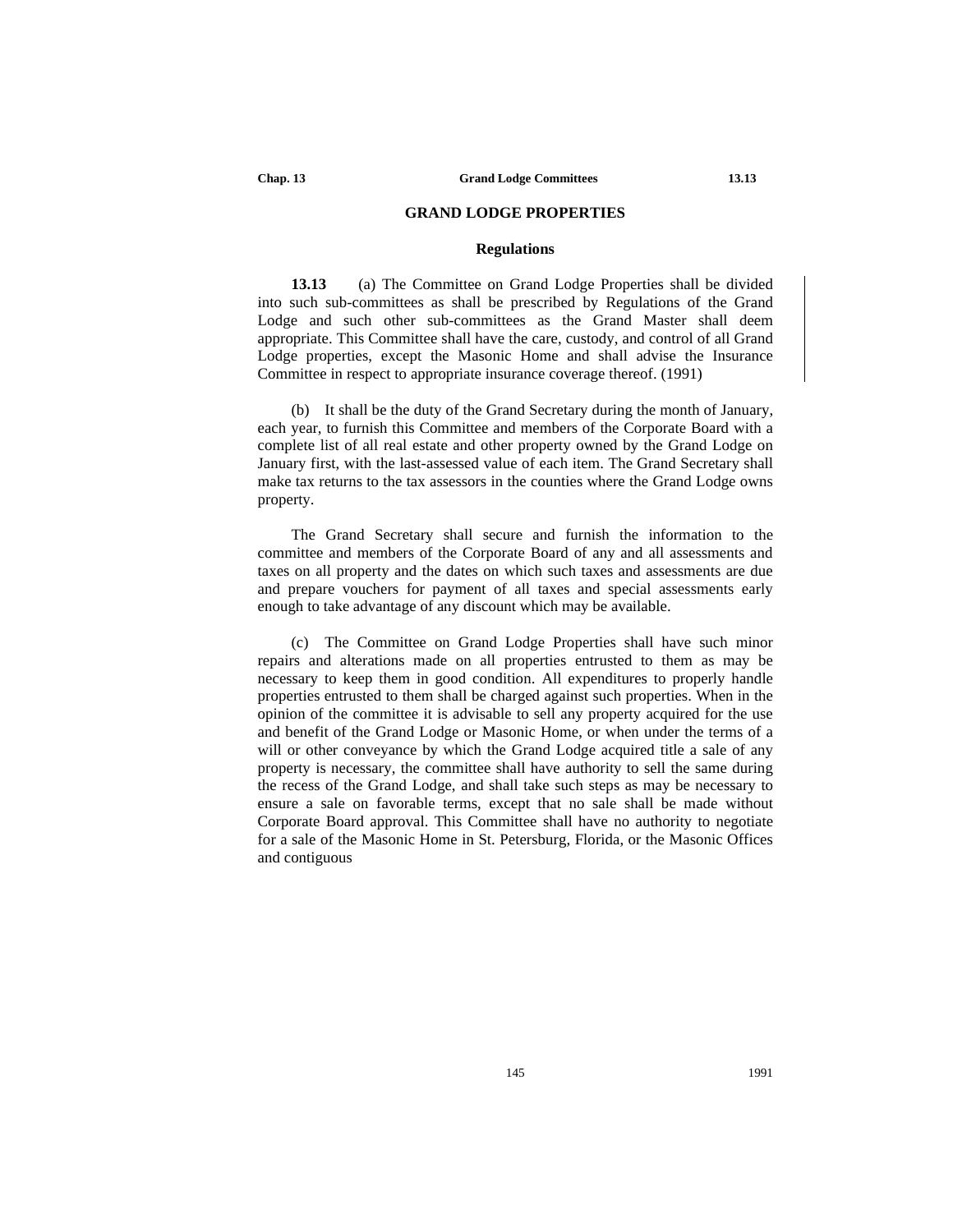property in Jacksonville, Florida, except upon authority of the Grand Lodge in Annual or Special Communication, and after due notice to the Particular Lodges at least sixty (60) days in advance of such Grand Communication of the Grand Lodge. (1990)

When in the opinion of the committee, major repairs or alterations in excess of two thousand dollars (\$2,000.00) to the Masonic Office Building or contiguous property in Jacksonville are necessary, they shall report their opinions and recommendations to the Grand Lodge. The Grand Lodge may approve such major changes as they deem advisable and appropriate, and place in the budget such moneys as may be necessary to make such changes or additions. If, in the opinion of the Committee, repairs are necessary without delay to avoid loss of or serious damage to property before the next Annual Grand Communication of the Grand Lodge, they shall report their opinions and recommendations to the Grand Master and take such action as the Corporate Board may authorize and approve; *provided, however,* that this shall not be authority for the Corporate Board or the Committee to violate Section 3 of Article VIII of the Constitution.

The committee is authorized, but not required, to lease property entrusted to their care, when such letting is desirable either for preservation of the property or for the production of revenue; *provided, however,* that all such leases must be in accord with the provisions in the law of the Grand Lodge in effect at the time, and shall not be for a period of more than five years, without special action of the Grand Lodge in Annual or Special Grand Communication.

There shall be placed in the budget a revolving fund to meet the necessary expenditures in connection with properties entrusted to them and held for disposal.

The Grand Secretary shall be Secretary of the committee on Grand Lodge Properties, and attend all meetings of the committee, and keep detailed records of all properties under the supervision of the committee and minutes of all meetings, with copies being sent to the committee and all members of the Corporate Board.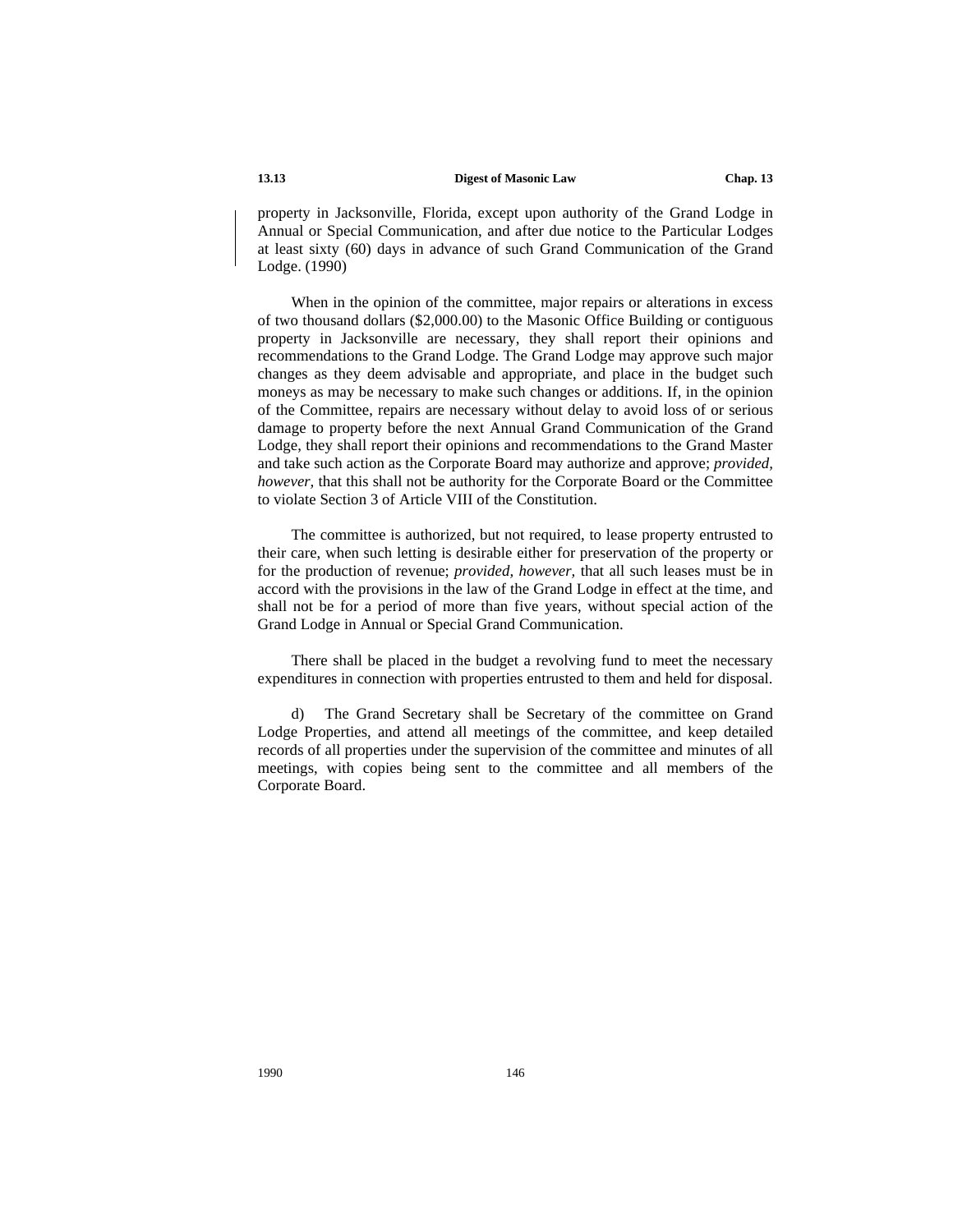(e) All deeds for authorized sale of any property of the Grand Lodge shall be signed by the Grand Master, attested by the Grand Secretary, and bear the Seal of the Grand Lodge.

(f) A record shall be made of all sales of property with complete descriptions and information, and all records shall be preserved. A complete report shall be made to the Grand Lodge at the next Annual Grand Communication showing the description of properties sold or leased and the amounts received together with detailed processing costs.

(g) The Grand Secretary shall prepare a detailed report of each piece of property sold or leased for the month in which sold or leased, showing the sales price or rent and description of same, together with an itemized statement of the processing cost and mail copies of same to all members of the Board of Trustees of the Masonic Home, the Corporate Board, the Properties Committee, and all Past Grand Masters.

**13.13.1** The Insurance Committee shall review all insurance matters, including insurance policies of The Grand Lodge of Florida and residents of the Masonic Home of Florida, and shall make recommendations concerning the same to the Corporate Board. No person while a member of this committee, or for a period of two years after serving on this committee, may bid or contract to provide insurance to The Grand Lodge of Florida. (1991)

## **COMMITTEE ON RETURNS AND CREDENTIALS**

#### **Constitutional Provisions**

Prior to the opening of Grand Lodge, the Grand Master shall appoint a Committee on Returns and Credentials and the Grand Secretary shall deliver to such committee all necessary materials for work of the committee. The Committee on Returns and Credentials shall report as soon as practicable after opening of Grand Lodge. (Art. IV, Sec. 5)

#### **Regulations**

13.14 The Committee on Returns and Credentials shall arrange for such sub-committees as may be necessary for the purpose

147 1991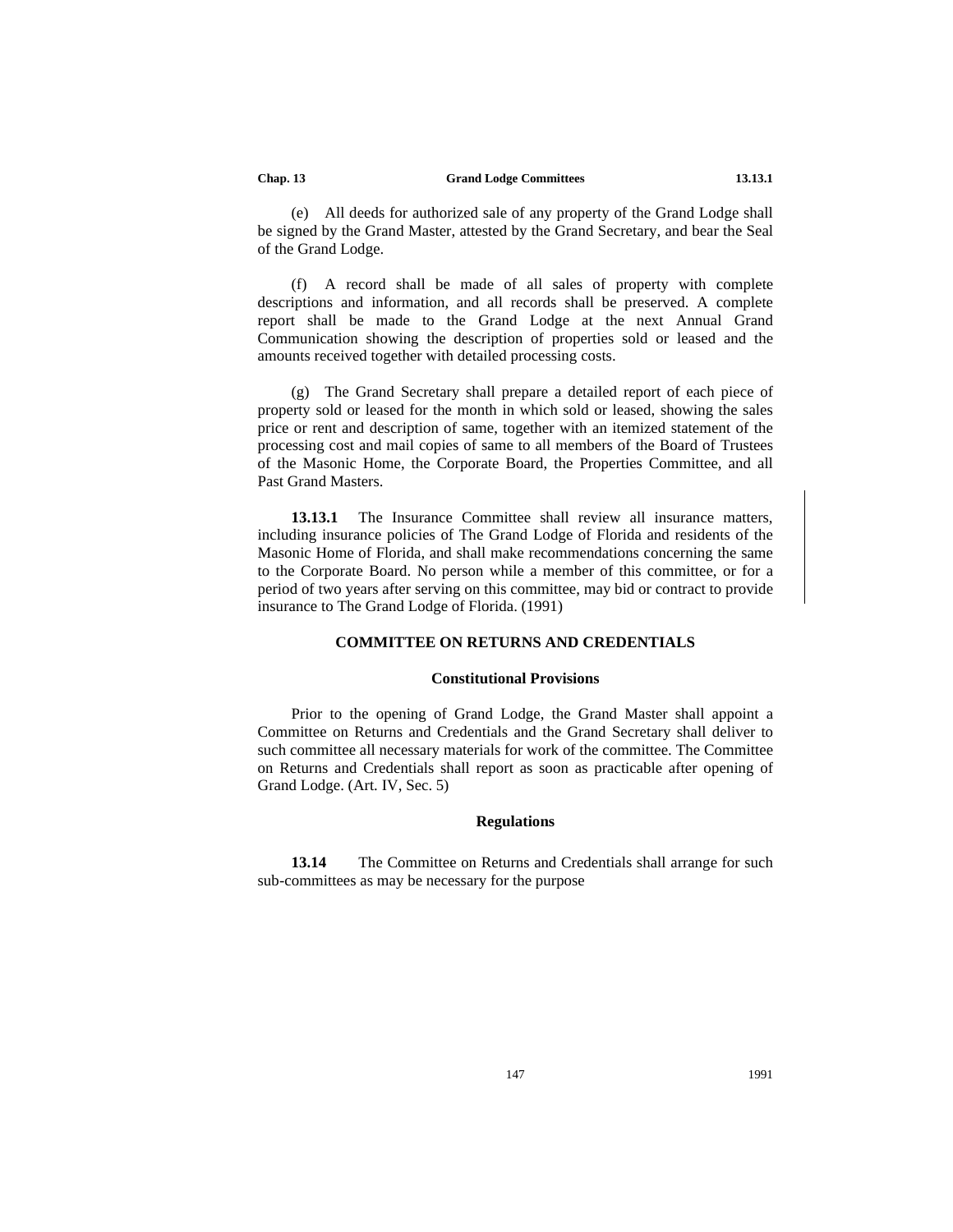of registering members and visitors prior to the opening of the Grand Lodge. They shall be furnished with a roll of the Lodges so arranged that it can be divided into several parts for use of the sub-committees. The several sub-committees shall sit at the same time and register such representatives of Particular Lodges as shall identify themselves in a satisfactory manner to the committee. The committee shall furnish to each Brother so registered an identification card, which shall bear the name of the Brother to whom issued and the name and number of the Lodge represented by him; these cards to be prepared by the Grand Secretary. No representative of a Particular Lodge shall be placed upon the payroll, until he shall have been registered and provided with identification card, without special action of the Grand Lodge. No Brother shall be registered and given a card, unless the Return for the Lodge represented by him has been received.

**13.15** Repealed 1974

## **GRAND MASTER'S COORDINATING COMMITTEE**

#### **Regulations**

**13.16** It shall be the duty of the Grand Master's Coordinating Committee, subject to approval of the Grand Master and the Grand Lodge, to refer all matters of unfinished business to appropriate Officers or committees for report to the Grand Lodge; to provide and arrange for presentation of all Grand Lodge business to the Grand Lodge by reports of appropriate Officers or committees; to determine the time, order and sequence for presentation to the Grand Lodge and action thereon of all reports, motions, and resolutions and generally be responsible for all matters of Grand Lodge business being properly and timely presented to the Grand Lodge. All Officers, Committees, or individuals desiring to present matters to the Grand Lodge shall clear such matters through this committee before the same are presented to the Grand Lodge for action.

## **COMMITTEE ON ARRANGEMENTS**

#### **Regulations**

**13.17** The Committee on Arrangements shall make arrangements, subject to direction of the Grand Master, for facilities,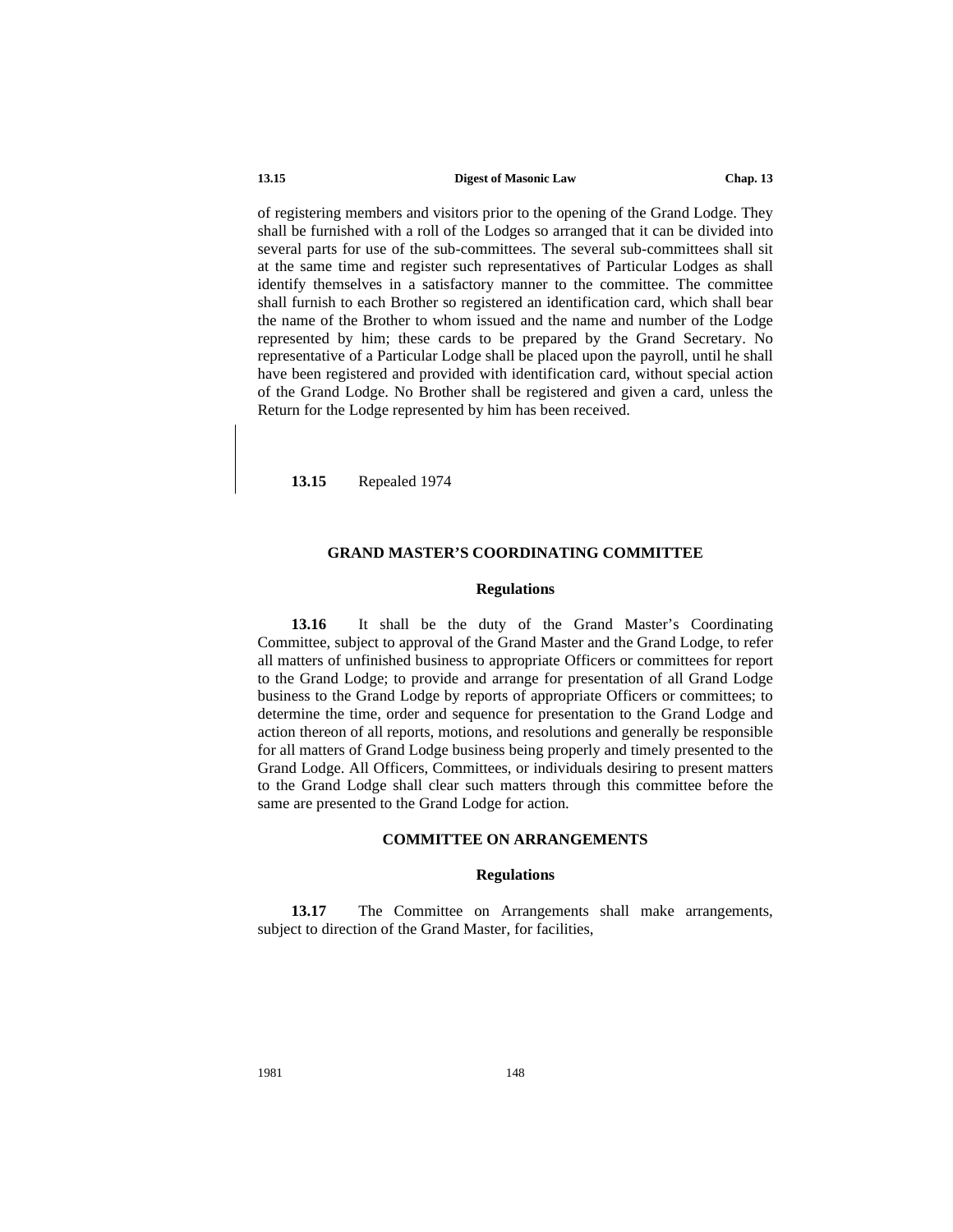entertainment, and related matters for each Grand Communication. There shall be a sub-committee designated Committee on Distinguished Guests which shall provide for accommodation and introduction of Distinguished Guests.

## **COMMITTEES CREATED BY REGULATION**

## **COMMITTEE ON MUSEUM AND HISTORY**

## **Regulations**

**13.18** The Committee on Museum and History shall be composed of two sub-committees designated Committee on Museum and Committee on History. The Committee on History shall prepare annually a synopsis of the significant events of the last Annual Grand Communication and of the year following such Grand Communication for report to Grand Lodge at the succeeding Annual Grand Communication. The Committee shall perform such other duties in regard to preparation of historical materials relating to the Grand Lodge as the Grand Master may direct, or the Grand Lodge may order by appropriate Resolution. The Committee on Museum shall arrange for display of appropriate materials and mementos relating to Masonic subjects and history.

## **COMMITTEE ON MASONIC EDUCATION**

#### **Regulations**

**13.19** A Committee on Masonic Education, to be composed of a Chairman and eleven members of which one must be Spanish speaking, shall be appointed by each Grand Master to serve during his Masonic Year. It shall be the  $\mathbf{I}$ duty of this committee to prepare suitable educational material and to supervise its dissemination under the direction and supervision of the Grand Master. (1998)

The committee shall study and at appropriate times revise the "Lodge System of Masonic Education" promulgated, described, and adopted by the Grand Lodge as shown in 1954 Proceedings at pages 165 through 168 and submit such revision to the Grand Master and the Grand Lodge.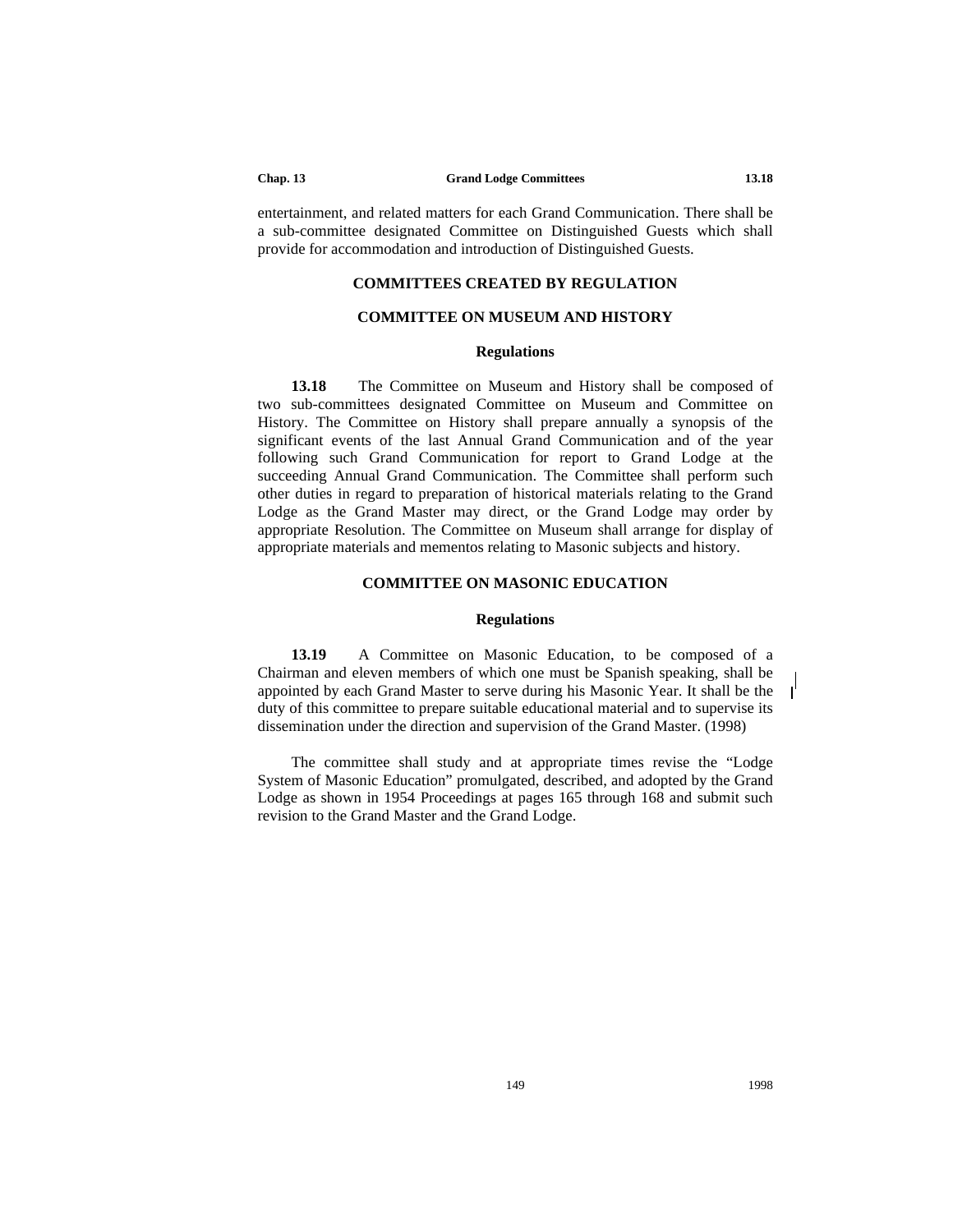The Committee shall promulgate examination on such Lodge System of Masonic Education and establish standards of required proficiency thereon and with approval of Grand Master or Grand Lodge prescribe such other and further requirements as shall be necessary and proper to ensure compliance with this and other Regulations relating to Masonic Education.

The Grand Master may appoint a well-informed Master Mason or "director of Masonic Education," whose duties it shall be, under supervision and direction of the Committee and the Grand Master, to aid and assist the Committee and the Lodges in promulgating and implementing the "Lodge System of Masonic Education" and with the approval of the Committee on Finance and Accounts and the Corporate Board may arrange for reimbursement of his expenses.

The Committee shall promulgate a program of Instruction for Lodge Officers and an examination thereon and establish standards of proficiency therein, which program of instruction and examination shall include but not be limited to:

- (1) The Landmarks.
- (2) The Uniform Code of By-Laws with emphasis on:
	- (a) Lodge Jurisdiction, personal and territorial in respect to receiving petitions for the Degrees and in respect to filing and prosecution of charges of unmasonic conduct.
	- (b) Action of the Lodge in respect to Dual, Honorary, and Emeritus membership and necessary action of the Lodge in respect to each such memberships.
	- (c) Procedure for suspension for nonpayment of dues and for reinstatement.
	- (d) Requirements as to Stated and Special Communications, change of time and place of Communication and dispensing with Communications.
	- (f) Duties and powers of Lodge Committees required by By-Laws.
	- (g) Regulations and By-Laws relating to Lodge Finances in respect to: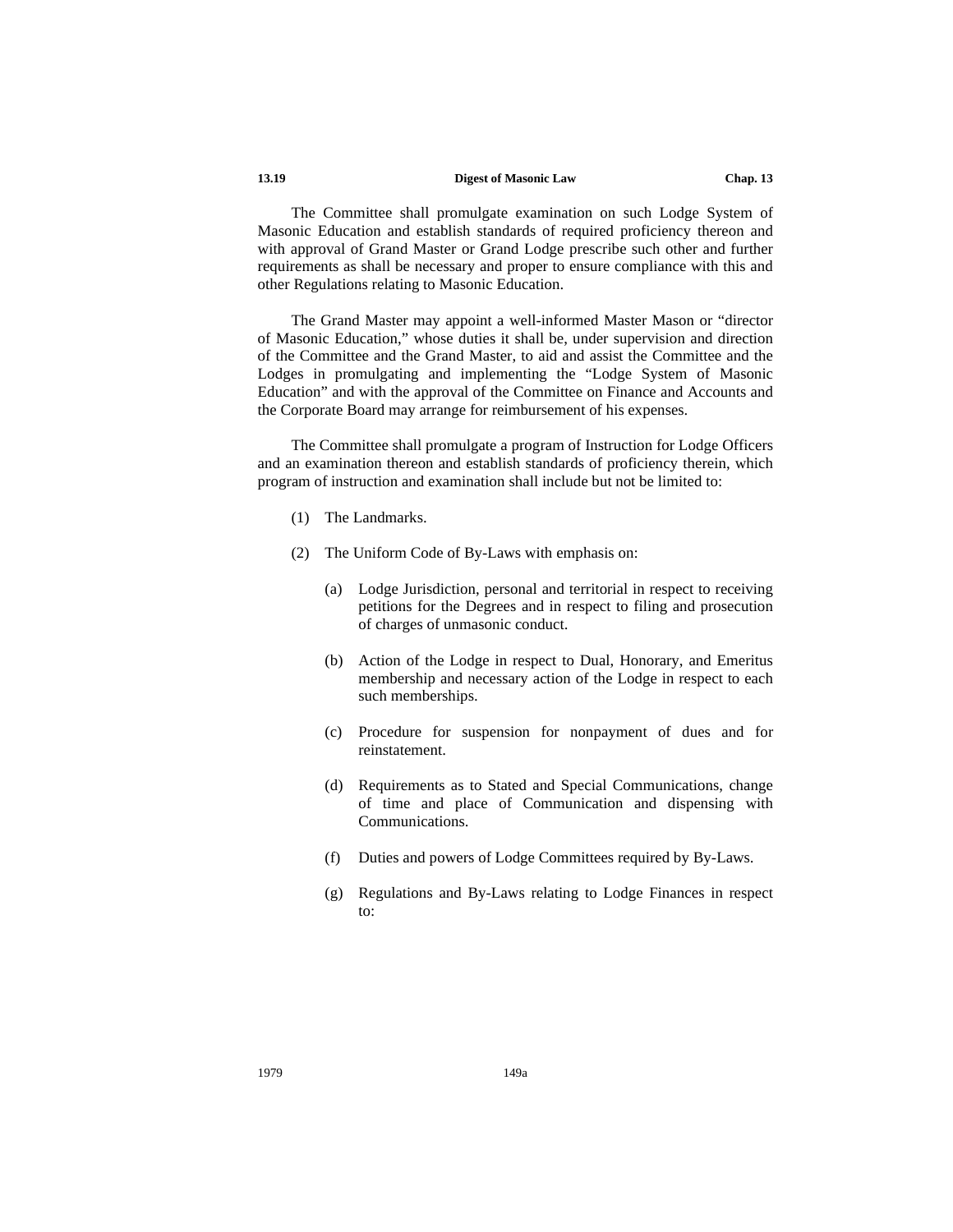- 1. Charity Fund.
- 2. Other Lodge funds and duties of each Lodge Officer in regard to collection, custody, and disbursement of such funds, records in regard thereto and reports to Lodge thereon.
- (h) Procedure for amending By-Laws.
- (3) Procedure in respect to Petitions for:
	- (a) Degrees.
	- (b) Affiliation.
	- (c) Dual membership, including time for and method of investigation, balloting, and recommendation thereof.
- (4) Masonic Etiquette in respect to but not limited to behavior in and outside the Lodge, funerals, reception, and introduction of visitors, and Grand Lodge Officers and other Masonic dignitaries, the Masonic Altar, apron, the Bible, Flag, and other and similar subjects.
- (5) Powers, duties, and responsibilities of each Elected and Appointed Lodge Officer particularly in respect to committee duties, reports to the Lodge, and general duties of his office.
- (6) Such other matters and things as the Committee, the Grand Lodge, or the Grand Master shall deem appropriate.

Under direction of the Grand Master the Committee shall arrange for instruction for Lodge Officers and for examinations for proficiency and for appropriate certificate of such proficiency.

Examination in Instruction for Lodge Officers shall be in such form and manner as the Grand Lodge Committee on Masonic Education, with the approval of the Grand Master, shall prescribe and shall be conducted by the Grand Lodge Committee or any member thereof or by the Lodge Committee on Masonic Education. Proficiency shall be certified by the Grand Lodge Committee or by member thereof or by a majority of the Lodge Committee on Masonic Education or by the Worshipful Master, which certificate shall be filed with the Secretary of the Lodge and recorded in the minutes of the Lodge.

The Grand Lodge Committee on Masonic Education shall issue a purple card and appropriate certificate to Florida Master Masons demonstrating required proficiency in Instruction for Lodge Officers, which card and certificate shall be in such form as approved by the Grand Master.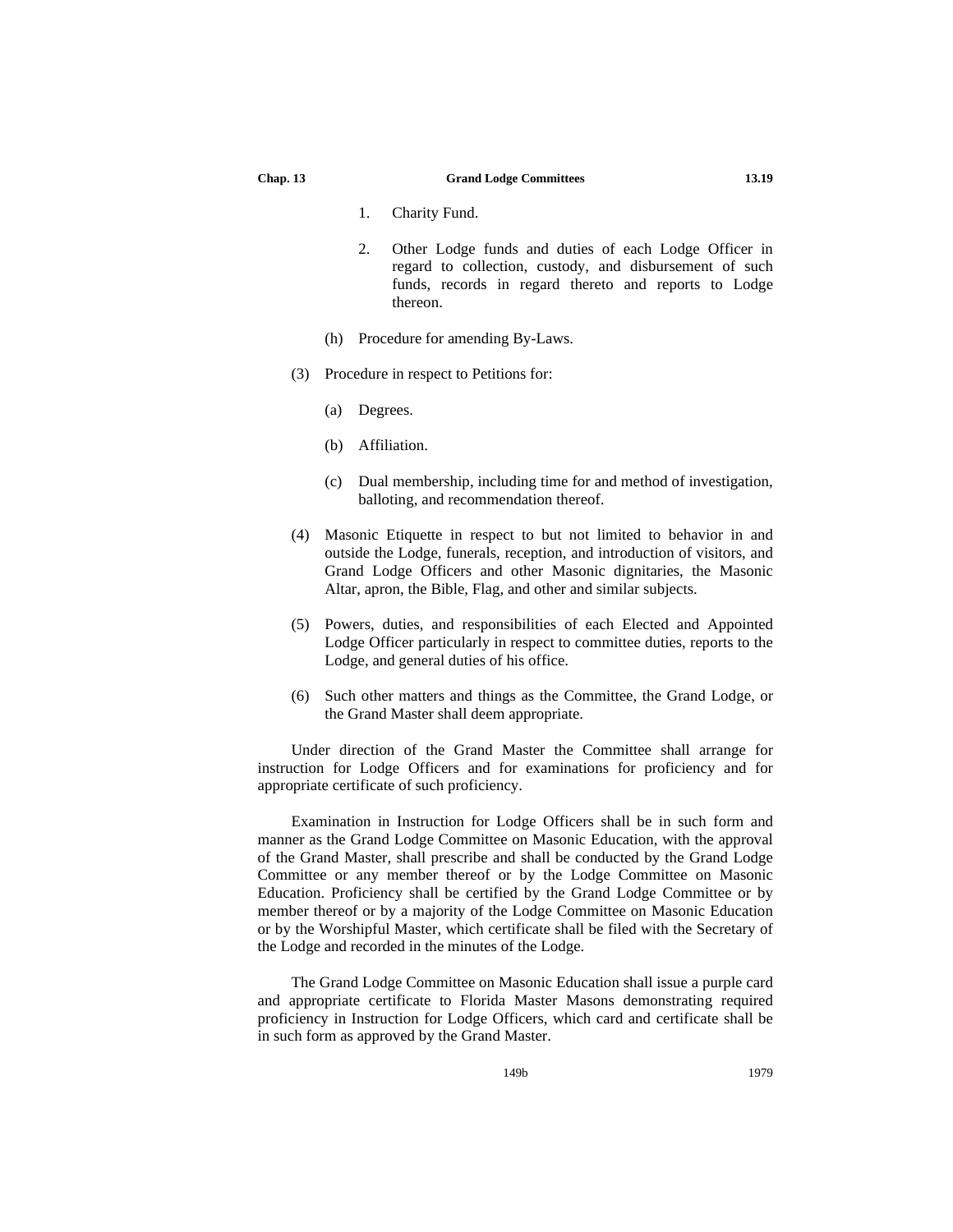Each certificate shall be signed by the Grand Master under Seal of the Grand Lodge. (1979)

## **COMMITTEE ON PUBLIC EDUCATION AND CITIZENSHIP**

#### **Regulations**

**13.20** The Grand Master may appoint a Committee on Public Education and Citizenship. This Committee shall make such studies, prepare such material, and conduct such program of instruction and dissemination of information in regard to public education and citizenship as shall be authorized and directed by the Grand Master.

## **COMMITTEE ON YOUTH ACTIVITIES**

#### **Regulations**

**13.21** The Committee on Youth Activities shall coordinate the work of Grand Lodge in regard to youth activities and promote appropriate activities for official orders of Masonry emphasizing youth education and activities.

## **PUBLIC RELATIONS AND PUBLICITY**

## **Regulations**

**13.21.1** The Committee on Public Relations and Publicity shall prepare such material and conduct such program of dissemination of information in regard to public relations and publicity as shall be authorized and directed by the Corporate Board. (1993)

#### **WARDENS' WORKSHOP**

#### **Regulations**

**13.21.2** The Committee on Wardens' Workshop shall be composed of a Chairman and no more than ten (10) additional members. The members of this committee shall be men of experience in Masonic Education, Management and Organizational Skills, or men qualified in professions that acquaint them with the duties and responsibilities of management and training. Committee members may include but should not be limited to Educators, Managers, Accountants, Lawyers, and men of similar training and experience and shall prepare such material and conduct such program of dissemination of information in regard to leadership training as shall be authorized and directed by the Corporate Board. (2001)

## **THE CHILD ID PROGRAM**

## **Regulations**

**13.21.3** The Committee on the Child ID Program shall be composed of a Chairman and no more than ten (10) additional members. The expenses of Committee meetings shall be paid from Grand Lodge budgeted funds, however, the expense of supplies shall be funded from a sub-account of the Masonic Charities of Florida, Inc. (2002)

2002 149c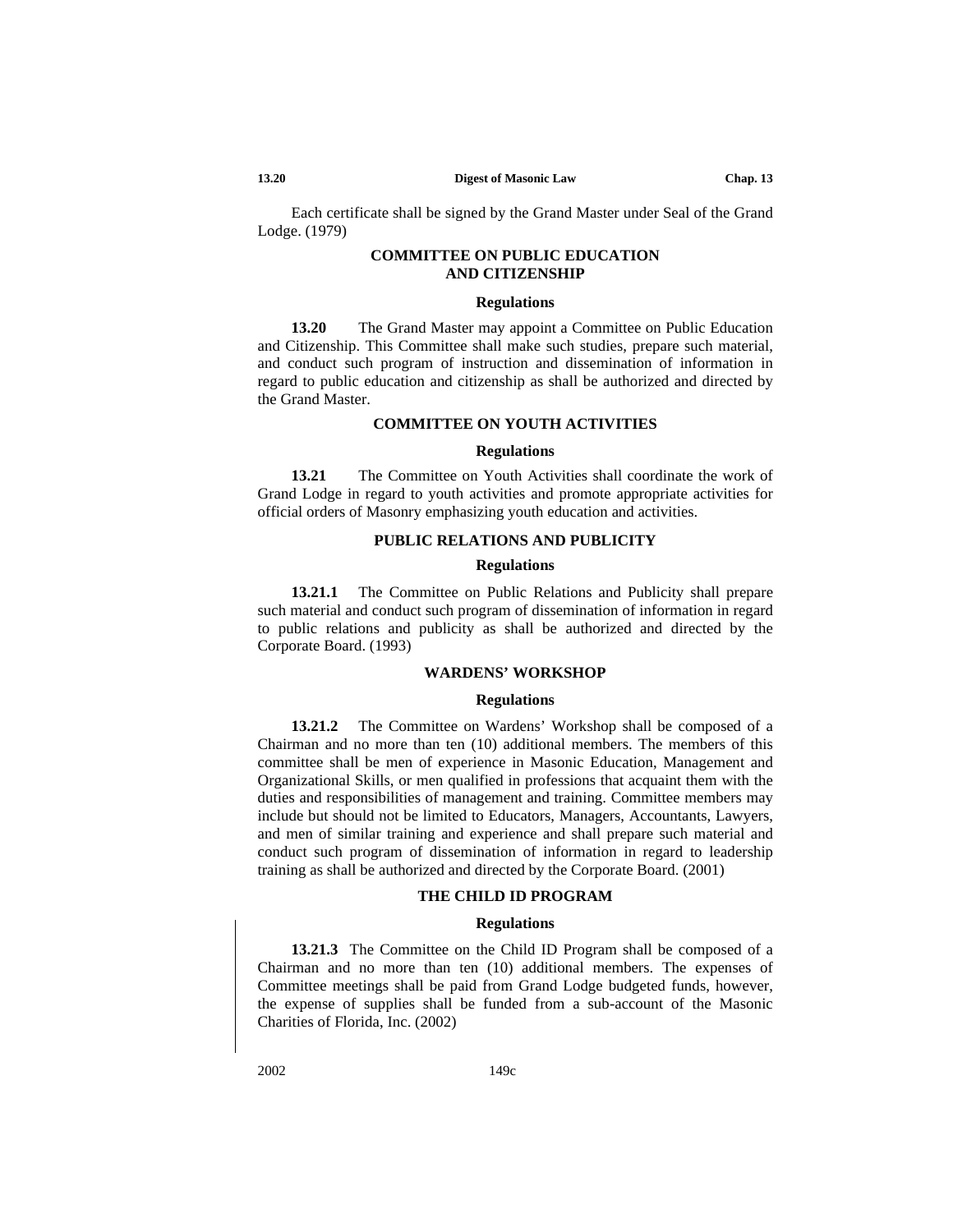## **Chap. 13 Grand Lodge Committees 13.21**

All volunteers who assist with this program, both male and female, will undergo a background check and said background check will be renewable every four (4) years. These background checks will be made a part of the Brother's Masonic History. In the case of a female, youth, or other volunteer, the Grand Lodge will maintain a separate file for these individuals. (2013)

## **FLAGSHIP CHARITY COMMITTEE**

## **Regulations**

**13.21.4** The Flagship Charity (MMRL) Committee shall be composed of a Chairman, Administrator, ten Zone Chairmen, and ten Deputy Chairmen. The Committee shall promulgate and disseminate information relating to the Masonic Medical Research Laboratory (MMRL) by educating the Fraternity and public in general concerning the treatment and discoveries of their medical research. (2011) Repealed at the 187<sup>th</sup> Annual Grand Communication (2016)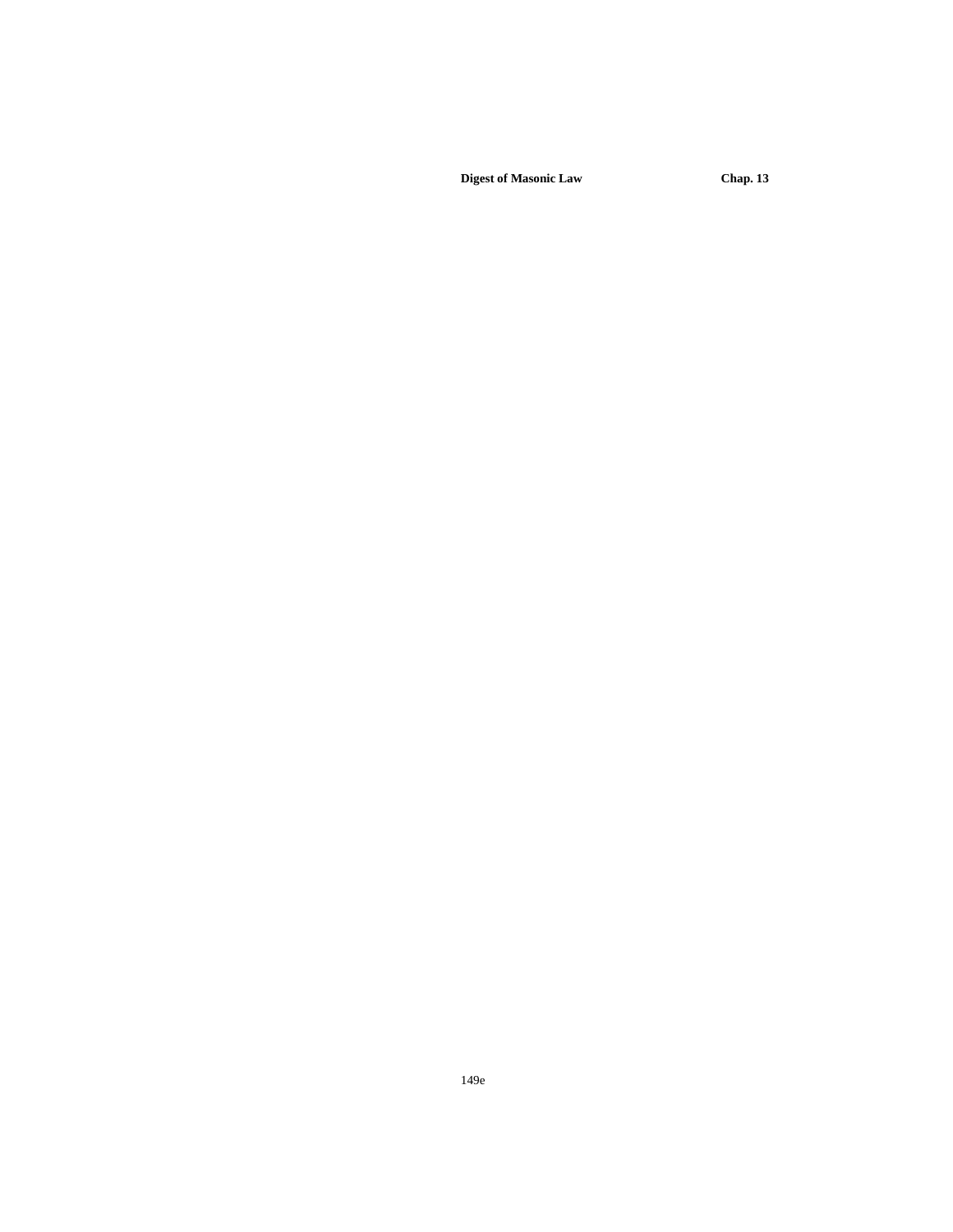#### **COMMITTEE PROCEDURE**

#### **Regulations**

**13.22** All motions, Resolutions, Reports, and other proposals for Grand Lodge action shall, prior to such Grand Lodge action, be referred to, acted upon, and recommendation made in regard thereto by an appropriate Grand Lodge Committee, including but not limited to:

- (a) All proposals for legislation, trials and appeals, Charters, relations with other Grand Jurisdictions, relations with Foreign Jurisdictions, Appendant and Allied Orders, Masonic Digest, all Resolutions except Memorial Resolutions, and all matters of Masonic Law, policies, and procedures, shall be referred to the Committee on Masonic Jurisprudence and the appropriate sub-committee thereof.
- (b) All proposals involving management, control, budgeting, and expenditure of Grand Lodge funds, except the Masonic Home Endowment Fund, shall be referred to the Committee on Finance and **Accounts**
- (c) All proposals relating to management and operation of the Masonic Home shall be referred to the Board of Trustees of the Masonic Home.
- (d) All proposals relating to Forms and Ceremonies, ritual, Masonic protocol, and Memorial Resolutions shall be referred to Committee on Work and the appropriate sub-committee thereof.
- (e) All other proposals shall be referred to an appropriate Committee for action and recommendation.
- (f) Grand Lodge may waive the provisions and requirements of this Regulation by three-fourths vote.

#### **NOTICE OF APPOINTMENT**

## **Regulations**

**13.23** The Grand Secretary shall notify the members of all Committees of their selection; and it shall be the duty of the Committees on Returns and Credentials, Finance and Accounts, and Masonic Jurisprudence to meet at the office of the Grand Secretary one (1) day or more in advance of the Grand Lodge Session and at such other times as may be necessary to consider matters pertaining to their respective duties. It shall be the duty of the Committee on Grand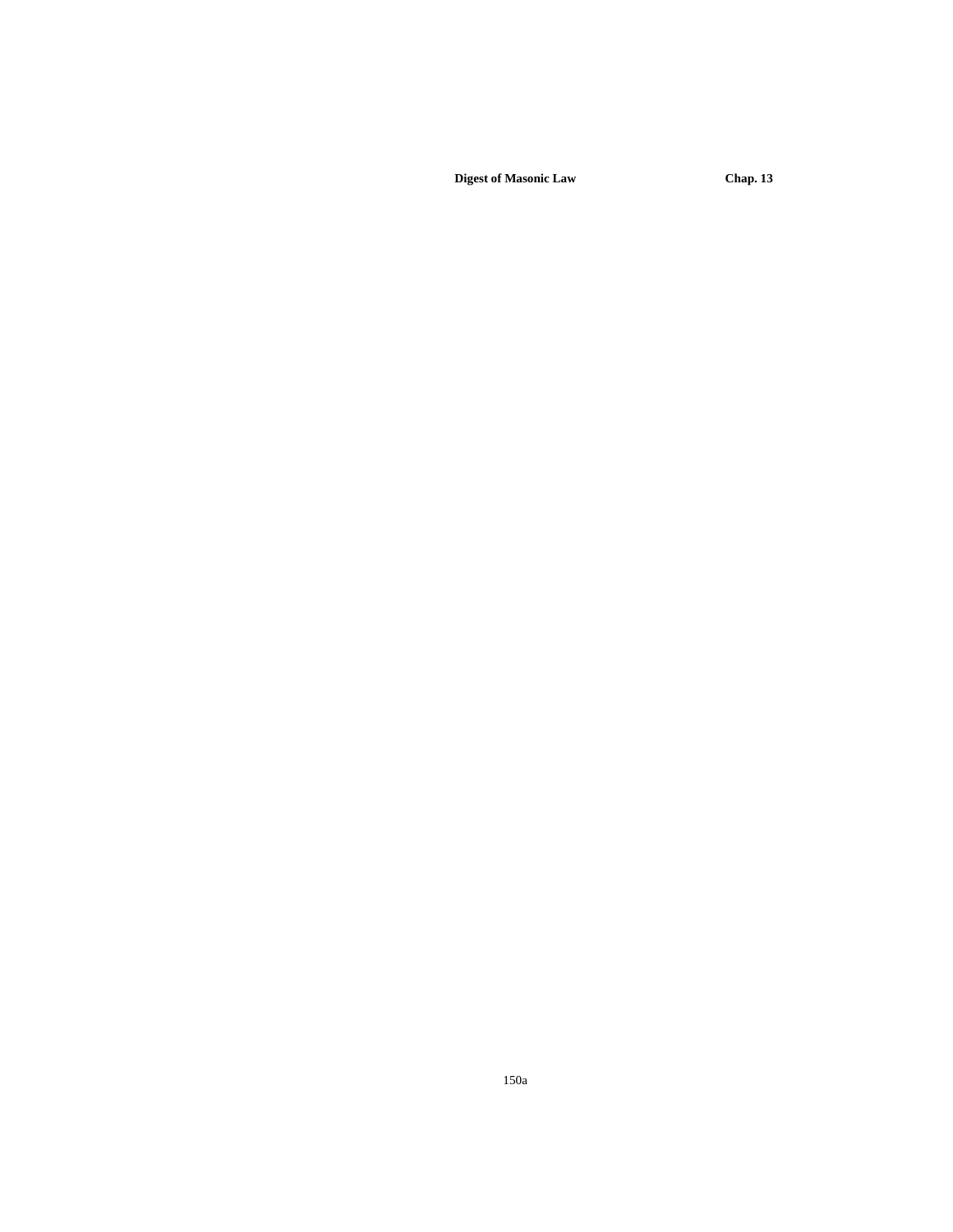Lodge Properties, Trustees of the Masonic Home, Grand Secretary, Grand Treasurer, and Grand Master to refer to these Committees all matters to be presented to the Grand Lodge which should properly be considered by them.

## **DUTY OF CHAIRMAN**

#### **Regulations**

**13.24** It shall be the special duty of the Chairman of each and every Grand Lodge Committee to return, or have returned to the Grand Secretary, all papers referred to his Committee.

## **COMMITTEE EXPENSE**

#### **Regulations**

**13.25** Expenses of Grand Lodge Committee members serving during the recess of Grand Lodge may be reimbursed on the following basis:

#### Transportation:

- (a) Private automobile When used by one or more Committee members, the owner of the automobile shall be allowed mileage in an amount determined by the Corporate Board.
- (b) Other means of common carrier transportation actual expenses.

Hotel or Motel Bills:

Actual expenses, but not to exceed the amount provided by the Corporate Board.

#### Meals Away from Home:

Actual expense, but not to exceed the amount provided by the Corporate Board.

All bills for expenses shall be submitted to the Chairman of the Committee for approval and transmission to the Grand Secretary for payment. The Corporate Board shall set the figures for the year at their first meeting after each Annual Grand Communication of the Grand Lodge.

**13.26** The Corporate Board, the Masonic Home Endowment and Investment Committee, the Board of Trustees of the Masonic Home, the Finance and Accounts Committee, the Committee on Masonic Jurisprudence, the Committee on Grand Lodge Properties, the Insurance Committee, the Committee on Returns and Credentials, and the Grand Master's Coordinating Committee may by majority vote of the membership of such board, commission, or committee hold meetings at which members only and the Grand Master shall be permitted to attend. (1991)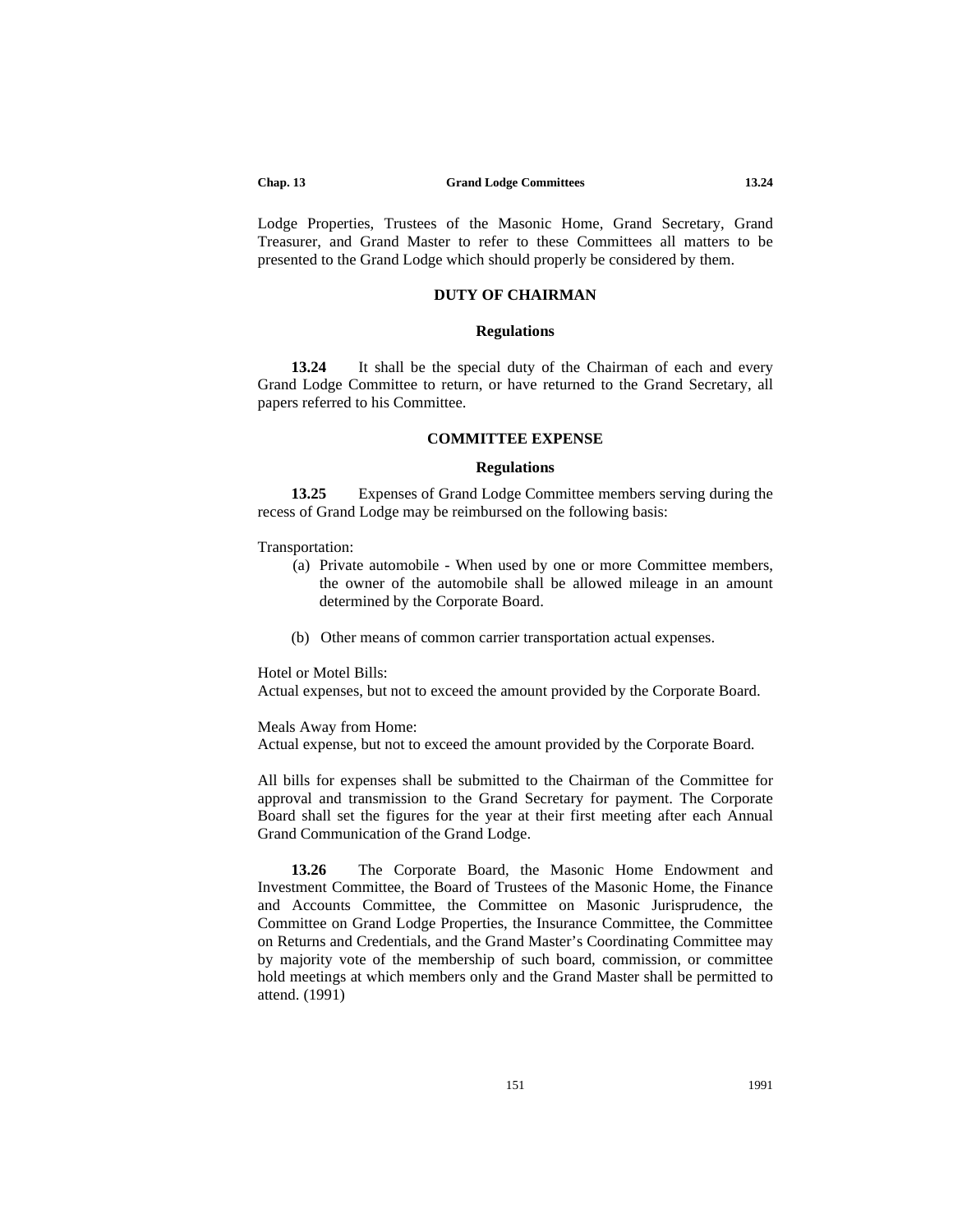**13.27** Membership of Grand Lodge Committees shall be distributed as equally, as feasible, and practicable among each Zone described in Grand Lodge Regulations but this shall not be construed to authorize Committee appointments in excess of those provided for in the Constitution. (2016)

**13.28** In making appointments to Committees, the Grand Master may designate a member of a Committee as State Chairman and other members as Zone Chairman.

## **INTERPRETATION OF LAW ADOPTED AT 151st ANNUAL COMMUNICATION WITH 1984, 2010, AND 2018 AMENDMENTS**

(1) **Section 7 of Art. IX** specifically provides that each committee of the Grand Lodge shall be composed of not fewer than three (3) nor more than eleven (11) members, except the Committee on Masonic Jurisprudence which shall have such number of members as may be determined by the Grand Master, subject to provisions of Sub-Section (1) of Section 2 thereof. The Committee on Masonic Education shall be composed of not fewer than three nor more than twelve members. The Committee on Work shall be composed of not fewer than ten nor more than eighteen members, of which one shall be the State Chairman, another may be the Vice Chairman, and at least one must be Spanish speaking. (2018)

(2) **Section 9 (c) of Article I** provides that special committees may be appointed in connection with a Grand Lodge project or program not properly assignable to any established Grand Lodge Committee, subject however to Budget appropriation therefore.

This provision limits special committees in two ways:

(a) A special committee should not be appointed in connection with any project or program if that project or program is within the scope or jurisdiction or a part of the duties of an established committee, and

(b) There must be a specific appropriation for the committee in the Budget.

(3) **Section 4 of Art. IX** provides for a General Services Committee of twelve members to perform any service directed by the Grand Master and the Corporate Board. (1984)

Members of this Committee may be appointed to any sub-committee of an established committee but are not members of, nor do they have a vote on, the established committee.

This provision provides a reserve pool of manpower to assist any subcommittee of an established committee, such as Foreign Relations Sub-Committee of the Jurisprudence Committee or to the Distinguished Guests Sub-Committee of the Arrangements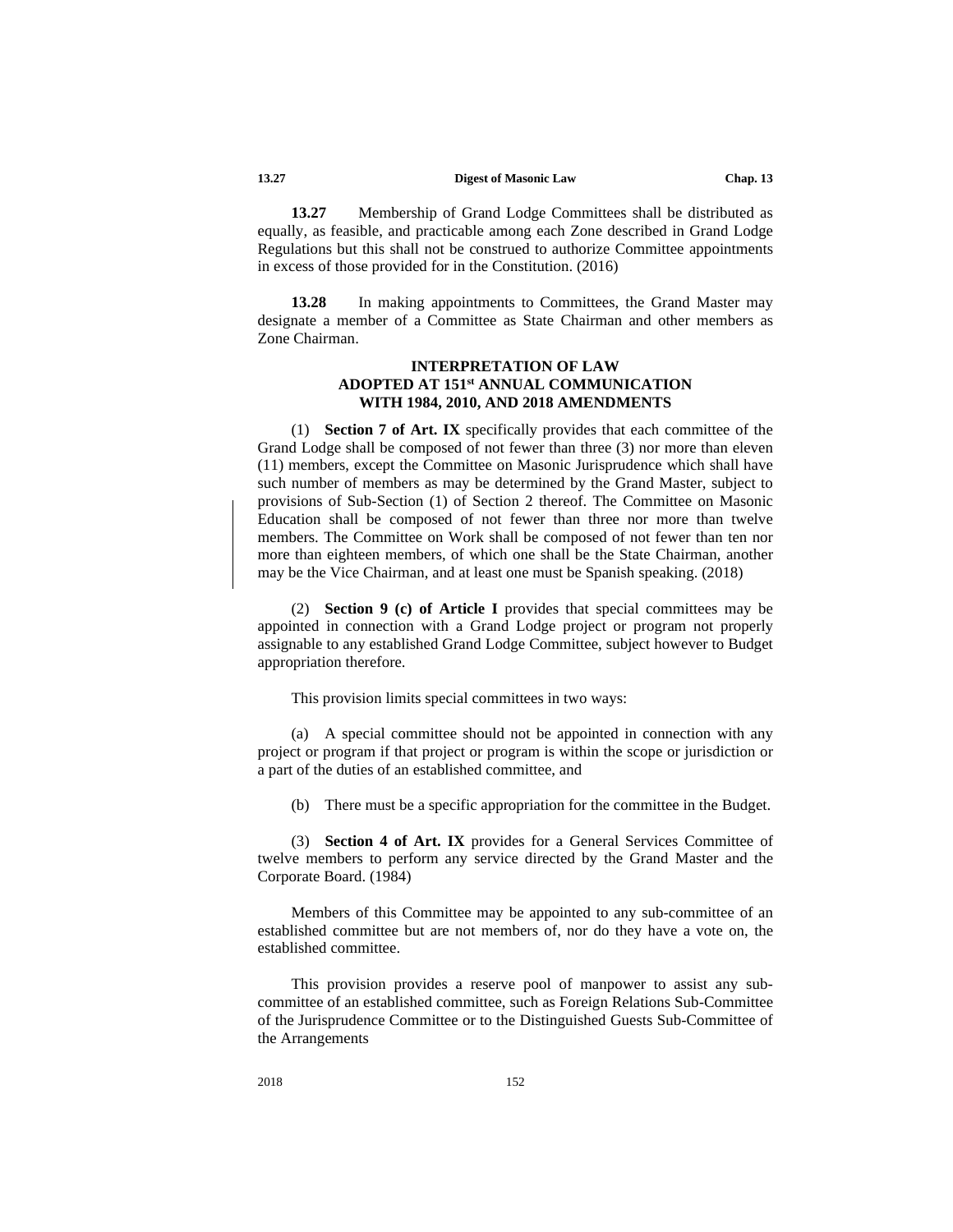## **Chap. 13 Grand Lodge Committees**

Committee, or any other such sub-committee. Only members of this committee may be assigned to assist established committees.

(4) Although the Grand Master may transfer funds from one sub-account to another sub-account in the same fund (Reg. 14.12 (2) (4) (e)) this does not mean that the Grand Master may create a sub-account for a committee for which there was no appropriation in the Budget. Only the Corporate Board may establish new sub-accounts and then only when necessary for keeping of accurate receipts and disbursements. (Reg. 14.12 (3) (b) (5); Const. Art. XIV, Sec. 5 (4))

(5) A chart of authorized committees and limitations as to number of members of each committee is attached hereto.

(6) Each committee shall have a separate item of appropriation in the Budget. (Sec. 5 of Art. IX, Const.) (1984)